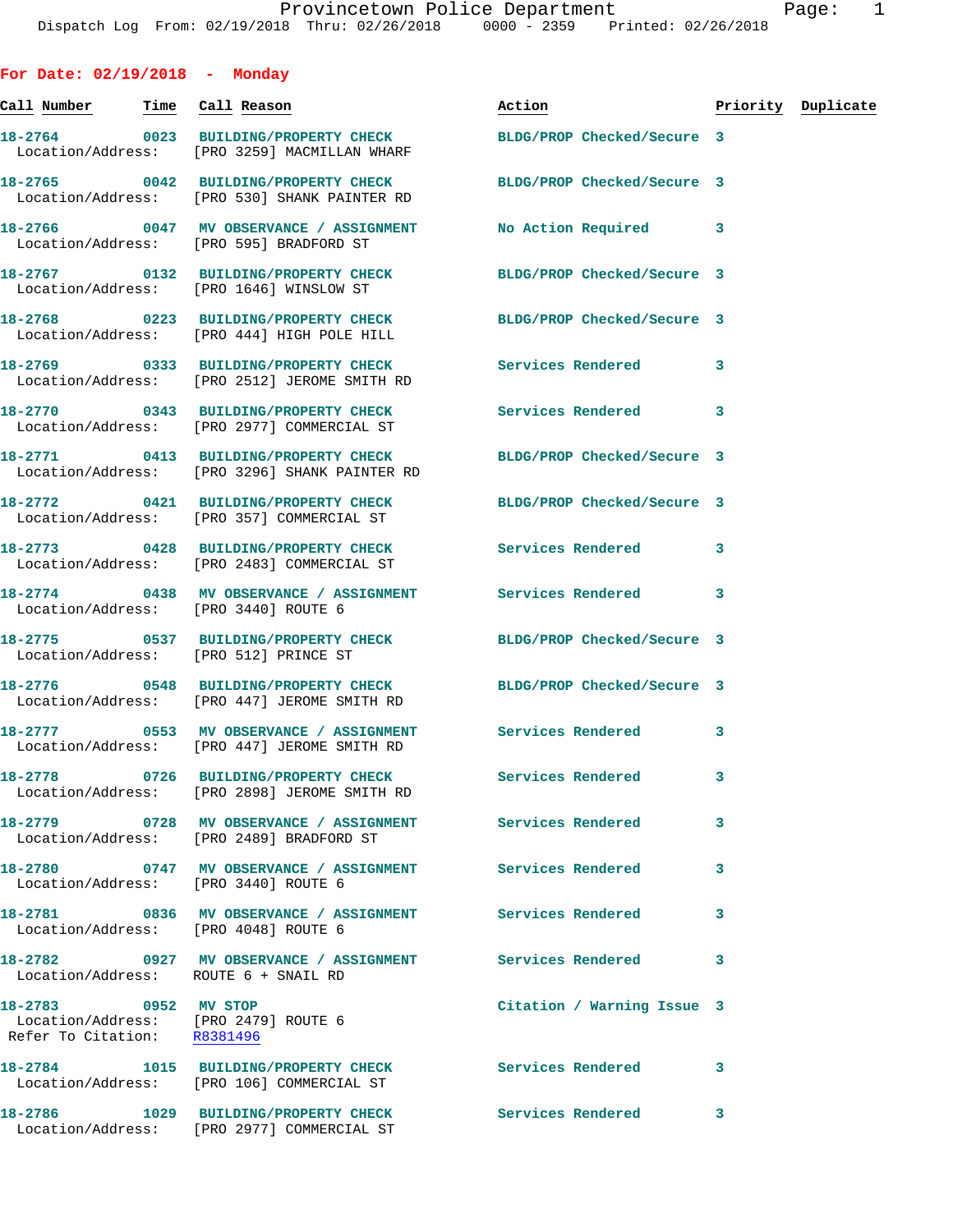| Location/Address: [PRO 2521] ROUTE 6                                                   | 18-2787 1038 MV OBSERVANCE / ASSIGNMENT Services Rendered                                                  |                            | $\mathbf{3}$            |
|----------------------------------------------------------------------------------------|------------------------------------------------------------------------------------------------------------|----------------------------|-------------------------|
|                                                                                        | 18-2789 1105 MV OBSERVANCE / ASSIGNMENT Services Rendered 3<br>Location/Address: [PRO 447] JEROME SMITH RD |                            |                         |
|                                                                                        | 18-2790 1124 COMPLAINT - GENERAL<br>Location/Address: [PRO 2490] PROVINCELANDS RD                          | <b>GONE ON ARRIVAL</b>     | 3                       |
|                                                                                        | 18-2791 1236 MV OBSERVANCE / ASSIGNMENT Services Rendered 3<br>Location/Address: [PRO 2489] BRADFORD ST    |                            |                         |
|                                                                                        | $18-2792$ 1238 PARK, WALK & TALK<br>Location/Address: [PRO 537] SHANK PAINTER RD                           | Services Rendered          | $\mathbf{2}$            |
|                                                                                        | 18-2793 1243 PARK, WALK & TALK<br>Location/Address: [PRO 105] COMMERCIAL ST                                | Services Rendered          | $\mathbf{2}$            |
| 18-2794 1244 SERVE SUMMONS<br>Location/Address: BRADFORD ST                            |                                                                                                            | Could Not Locate           | 3                       |
| 18-2795 1259 ASSIST CITIZEN<br>Location/Address: [PRO 1615] BANGS ST                   |                                                                                                            | SPOKEN TO                  | 3                       |
|                                                                                        | 18-2796 1305 PARK, WALK & TALK<br>Location/Address: [PRO 2494] BRADFORD ST                                 | <b>Services Rendered</b>   | $\mathbf{2}$            |
| Location/Address: [PRO 4048] ROUTE 6                                                   | 18-2797 1309 MV OBSERVANCE / ASSIGNMENT Services Rendered                                                  |                            | 3                       |
| 18-2798 1320 ASSIST CITIZEN                                                            | Location/Address: [PRO 3222] ALDEN ST                                                                      | SPOKEN TO                  | $\overline{\mathbf{3}}$ |
| Location/Address: [PRO 3440] ROUTE 6                                                   | 18-2799 1334 MV OBSERVANCE / ASSIGNMENT Services Rendered                                                  |                            | $\mathbf{3}$            |
|                                                                                        | 18-2800 1513 PARK, WALK & TALK<br>Location/Address: [PRO 105] COMMERCIAL ST                                | <b>Services Rendered</b>   | $\mathbf{2}$            |
|                                                                                        | 18-2802 1539 MV OBSERVANCE / ASSIGNMENT No Action Required 3<br>Location/Address: [PRO 2513] ROUTE 6       |                            |                         |
| 18-2803 1543 MV STOP<br>Refer To Citation: R7274491                                    | Location/Address: [PRO 3672] ROUTE 6                                                                       | Citation / Warning Issue 3 |                         |
| 18-2804 1607 MV STOP<br>Refer To Citation: 18-121-CN                                   | Location: [PRO 3672] TOWN LINE O/B                                                                         | <b>VERBAL WARNING</b>      | 3                       |
| 18-2805 1615 MV STOP<br>Location/Address: [TRU] ROUTE 6<br>Refer To Citation: R7274492 |                                                                                                            | Citation / Warning Issue 3 |                         |
|                                                                                        | 18-2806 1652 BUILDING/PROPERTY CHECK<br>Location/Address: [PRO 3259] MACMILLAN WHARF                       | Services Rendered          | 3                       |
|                                                                                        | 18-2807 1710 BUILDING/PROPERTY CHECK<br>Location/Address: [PRO 1646] WINSLOW ST                            | Services Rendered          | 3                       |
| 18-2808 1730 MV STOP<br>Refer To Citation: 18-132-CN                                   | Location/Address: BRADFORD ST + BANGS ST                                                                   | <b>VERBAL WARNING</b>      | 3                       |
| Location/Address: COMMERCIAL ST                                                        | 18-2810 1743 PARK, WALK & TALK                                                                             | Services Rendered          | $\mathbf{2}$            |
| 18-2809                                                                                | 1747 MV OBSERVANCE / ASSIGNMENT                                                                            | Services Rendered          | 3                       |

Location/Address: ROUTE 6 + SNAIL RD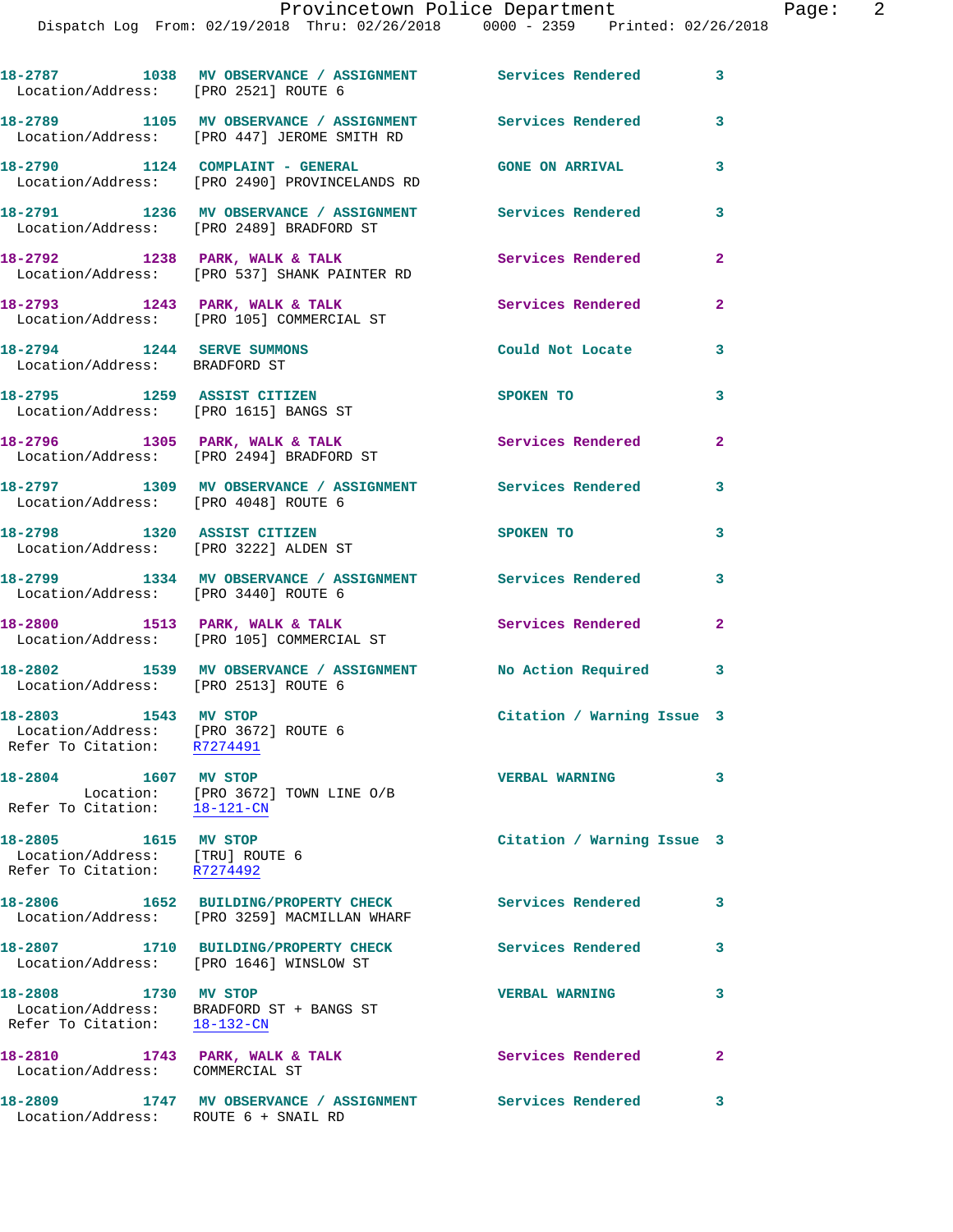**18-2811 1751 MV STOP VERBAL WARNING 3**  Location/Address: SNAIL RD Refer To Citation: 18-133-CN

**18-2812 1812 BUILDING/PROPERTY CHECK BLDG/PROP Checked/Secure 3**  Location/Address: [PRO 2494] BRADFORD ST

Location/Address: [PRO 3430] COMMERCIAL ST

**18-2815 1929 BUILDING/PROPERTY CHECK Services Rendered 3**  Location/Address: [PRO 526] RYDER ST EXT

Location/Address: SHANK PAINTER RD + PROVINCE RD

Refer To Citation: 18-134-CN

Location/Address: WINSLOW ST

**18-2822 1951 MV STOP VERBAL WARNING 3**  Location/Address: ROUTE 6 + SNAIL RD Refer To Citation: 18-135-CN

Refer To Citation: 18-136-CN

**18-2825 2035 MV STOP VERBAL WARNING 3**  Refer To Citation: 18-137-CN

Location/Address: [PRO 106] COMMERCIAL ST

**18-2827 2052 BUILDING/PROPERTY CHECK BLDG/PROP Checked/Secure 3**  Location/Address: [PRO 2520] PRINCE ST

**18-2828 2116 MV OBSERVANCE / ASSIGNMENT Services Rendered 3**  Location/Address: [PRO 94] BRADFORD ST

**18-2829 2116 MV STOP VERBAL WARNING 3**  Refer To Citation: 18-138-CN

**18-2830 2133 MV STOP VERBAL WARNING 3**  Location/Address: ROUTE 6 + SNAIL RD Refer To Citation: 18-139-CN

**18-2831 2150 BUILDING/PROPERTY CHECK Services Rendered 3** 

Location/Address: [PRO 182] COMMERCIAL ST

**18-2832 2340 BUILDING/PROPERTY CHECK Services Rendered 3**  Location/Address: [PRO 3259] MACMILLAN WHARF

**18-2833 2355 MV OBSERVANCE / ASSIGNMENT Services Rendered 3**  Location/Address: BRADFORD ST + RYDER ST

**18-2834 2359 BUILDING/PROPERTY CHECK BLDG/PROP Checked/Secure 3**  Location/Address: [PRO 440] HARRY KEMP WAY

**18-2814 1919 BUILDING/PROPERTY CHECK Services Rendered 3** 

**18-2817 1930 MV OBSERVANCE / ASSIGNMENT Services Rendered 3** 

**18-2818 1930 MV STOP VERBAL WARNING 3**  Location/Address: [PRO 3296] SHANK PAINTER RD

**18-2819 1937 BUILDING/PROPERTY CHECK Services Rendered 3** 

18-2820 1938 MV STOP **No Action Required** 3 Location/Address: CENTER ST + BRADFORD ST

**18-2821 1956 MV OBSERVANCE / ASSIGNMENT Citation / Warning Issue 3**  Location/Address: HOWLAND ST + BRADFORD ST

**18-2823 2001 MV STOP VERBAL WARNING 3**  Location/Address: HOWLAND ST + HARRY KEMP WAY

Location/Address: BRADFORD ST + BANGS ST

**18-2826 2040 BUILDING/PROPERTY CHECK Services Rendered 3** 

Location/Address: CONWELL ST + HENSCHE LN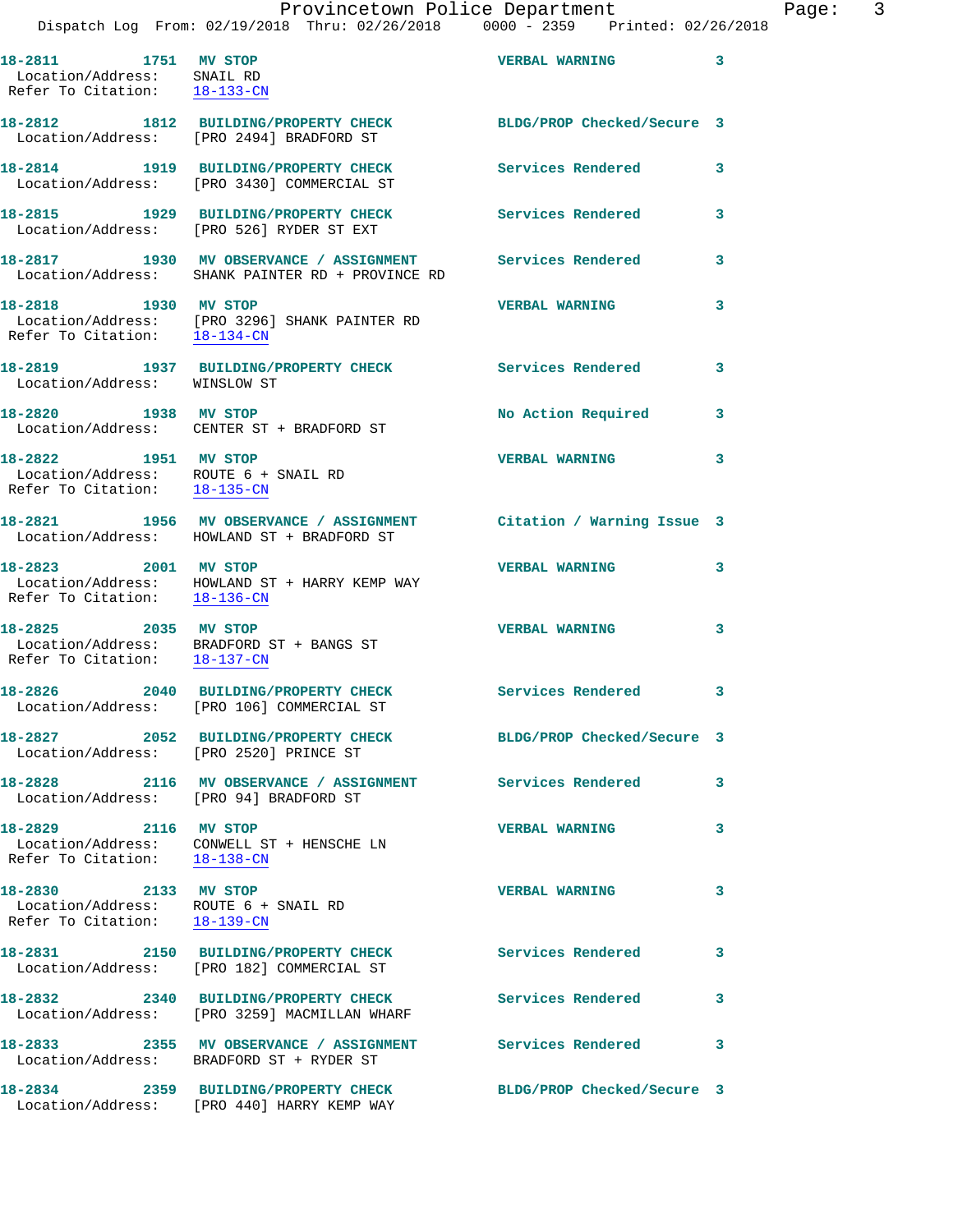|                                                                                              | Provincetown Police Department                                                                                      |                            | Page: 4      |
|----------------------------------------------------------------------------------------------|---------------------------------------------------------------------------------------------------------------------|----------------------------|--------------|
|                                                                                              | Dispatch Log From: 02/19/2018 Thru: 02/26/2018 0000 - 2359 Printed: 02/26/2018                                      |                            |              |
| For Date: $02/20/2018$ - Tuesday                                                             |                                                                                                                     |                            |              |
|                                                                                              | 18-2835 0005 MV OBSERVANCE / ASSIGNMENT No Action Required 3<br>Location/Address: HOWLAND ST + BRADFORD ST          |                            |              |
|                                                                                              | 18-2836 0027 BUILDING/PROPERTY CHECK<br>Location/Address: [PRO 1638] COMMERCIAL ST                                  | BLDG/PROP Checked/Secure 3 |              |
|                                                                                              | 18-2837 0058 BUILDING/PROPERTY CHECK BLDG/PROP Checked/Secure 3<br>Location/Address: [PRO 357] COMMERCIAL ST        |                            |              |
|                                                                                              | 18-2838 0120 MV OBSERVANCE / ASSIGNMENT Services Rendered 3<br>Location/Address: BRADFORD ST + HOWLAND ST           |                            |              |
|                                                                                              | 18-2839 0136 BUILDING/PROPERTY CHECK<br>Location/Address: [PRO 3430] COMMERCIAL ST                                  | BLDG/PROP Checked/Secure 3 |              |
|                                                                                              | 18-2840 0151 BUILDING/PROPERTY CHECK BLDG/PROP Checked/Secure 3<br>Location/Address: [PRO 444] HIGH POLE HILL       |                            |              |
|                                                                                              | 18-2841 0219 MV OBSERVANCE / ASSIGNMENT Services Rendered 3<br>Location/Address: BRADFORD ST + HIGH POLE HILL       |                            |              |
|                                                                                              | 18-2842 0236 BUILDING/PROPERTY CHECK BLDG/PROP Checked/Secure 3<br>Location/Address: [PRO 2977] COMMERCIAL ST       |                            |              |
|                                                                                              | 18-2843 0410 BUILDING/PROPERTY CHECK<br>Location/Address: [PRO 1952] COMMERCIAL ST                                  | BLDG/PROP Checked/Secure 3 |              |
|                                                                                              | 18-2844 0414 BUILDING/PROPERTY CHECK BLDG/PROP Checked/Secure 3<br>Location/Address: [PRO 3609] COMMERCIAL ST       |                            |              |
|                                                                                              | 18-2845 0517 BUILDING/PROPERTY CHECK BLDG/PROP Checked/Secure 3<br>Location/Address: [PRO 530] SHANK PAINTER RD     |                            |              |
|                                                                                              | 18-2846 0527 MEDICAL EMERGENCY<br>Location/Address: [PRO 1557] COMMERCIAL ST                                        | Services Rendered 1        |              |
| Location/Address: ROUTE 6                                                                    | 18-2847 0552 MV OBSERVANCE / ASSIGNMENT Services Rendered 3                                                         |                            |              |
|                                                                                              | 18-2848 		 0559 BUILDING/PROPERTY CHECK BLDG/PROP Checked/Secure 3<br>Location/Address: [PRO 2206] PILGRIMS LANDING |                            |              |
|                                                                                              | 18-2849 0610 MV OBSERVANCE / ASSIGNMENT No Action Required 3<br>Location/Address: SHANK PAINTER RD + ROUTE 6        |                            |              |
|                                                                                              | 18-2850 0718 BUILDING/PROPERTY CHECK Services Rendered 3<br>Location/Address: [PRO 2489] BRADFORD ST                |                            |              |
|                                                                                              | 18-2851 0718 BUILDING/PROPERTY CHECK Services Rendered<br>Location/Address: [PRO 2490] PROVINCELANDS RD             |                            | 3            |
|                                                                                              | 18-2852 0731 BUILDING/PROPERTY CHECK Services Rendered 3<br>Location/Address: [PRO 3430] COMMERCIAL ST              |                            |              |
| 18-2854 0740 MV STOP<br>Location/Address: [PRO 2513] ROUTE 6<br>Refer To Citation: 18-140-CN |                                                                                                                     | <b>VERBAL WARNING</b>      | 3            |
| Location/Address: [PRO 3440] ROUTE 6                                                         |                                                                                                                     |                            | 3            |
| 18-2857 0748 ANIMAL CALL                                                                     | Location/Address: [PRO 3287] ROUTE 6                                                                                | <b>Services Rendered</b>   | $\mathbf{2}$ |
|                                                                                              | 18-2855 6809 MV OBSERVANCE / ASSIGNMENT Services Rendered<br>Location/Address: [PRO 525] COMMERCIAL ST              |                            | 3            |
| 18-2858                                                                                      | 0829 MV OBSERVANCE / ASSIGNMENT Services Rendered 3                                                                 |                            |              |

Location/Address: [PRO 4048] ROUTE 6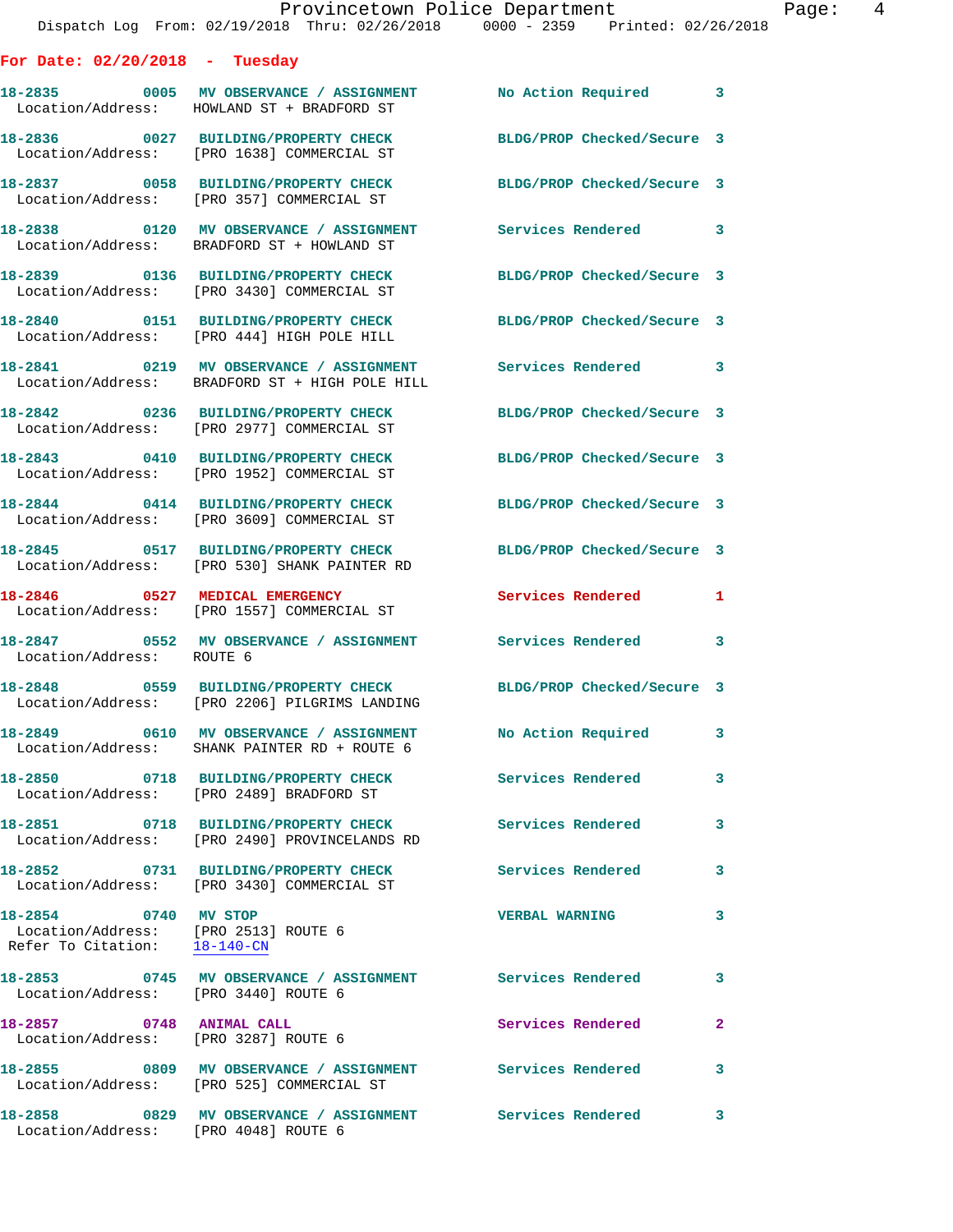|                                                                        | 18-2856 0830 BUILDING/PROPERTY CHECK<br>Location/Address: [PRO 526] RYDER ST EXT       | Services Rendered 3        |                |
|------------------------------------------------------------------------|----------------------------------------------------------------------------------------|----------------------------|----------------|
| 18-2859 0834 MV COMPLAINT<br>Location/Address: [PRO 431] DYER ST       |                                                                                        | SPOKEN TO                  | $\overline{2}$ |
| 18-2860 0845 PARK, WALK & TALK<br>Location/Address: [PRO 3287] ROUTE 6 |                                                                                        | Services Rendered          | $\overline{2}$ |
|                                                                        | 18-2861 0847 BUILDING/PROPERTY CHECK<br>Location/Address: [PRO 1638] COMMERCIAL ST     | BLDG/PROP Checked/Secure 3 |                |
|                                                                        | 18-2862 0908 BUILDING/PROPERTY CHECK<br>Location/Address: [PRO 447] JEROME SMITH RD    | BLDG/PROP Checked/Secure 3 |                |
|                                                                        | 18-2863 0918 MV OBSERVANCE / ASSIGNMENT<br>Location/Address: [PRO 447] JEROME SMITH RD | <b>Services Rendered</b>   | 3              |
| 18-2864 0927 MV STOP<br>Refer To Citation: 18-141-CN                   | Location/Address: [PRO 3804] SHANK PAINTER RD                                          | <b>VERBAL WARNING</b>      | 3              |
| Location/Address: [PRO 2521] ROUTE 6                                   | 18-2865 0945 MV OBSERVANCE / ASSIGNMENT Services Rendered 3                            |                            |                |
|                                                                        | 18-2866 0957 BUILDING/PROPERTY CHECK<br>Location/Address: [PRO 3317] CEMETERY RD       | BLDG/PROP Checked/Secure 3 |                |
|                                                                        | 18-2867 0958 BUILDING/PROPERTY CHECK<br>Location/Address: [PRO 3318] CEMETERY RD       | BLDG/PROP Checked/Secure 3 |                |
| 18-2868<br>Location/Address: ROUTE 6 + SNAIL RD                        | 1011 MV OBSERVANCE / ASSIGNMENT Services Rendered                                      |                            | 3              |
| 18-2869 1033 FOLLOW UP                                                 | Location/Address: [PRO 542] SHANK PAINTER RD                                           | SPOKEN TO                  | $\overline{2}$ |
| 18-2870 1050 ASSIST CITIZEN<br>Location/Address: GEORGES PATH          |                                                                                        | Services Rendered          | 3              |
| Location/Address: [OT] BIRD DOG LN                                     | 18-2871 1052 SERVE PROTECTION ORDER                                                    | Referred to Other Agency 2 |                |
|                                                                        | 18-2872 1120 SERVICE CALL - POLICE<br>Location/Address: [PRO 542] SHANK PAINTER RD     | <b>Services Rendered</b> 3 |                |
| Location/Address: [PRO 27] BRADFORD ST                                 | 18-2873 1200 SERVICE CALL - POLICE                                                     | Services Rendered 3        |                |
| 18-2875 1420 FOLLOW UP                                                 | Location/Address: [PRO 542] SHANK PAINTER RD                                           | Referred to Other Agency 2 |                |
|                                                                        | 18-2877 1511 PARK, WALK & TALK<br>Location/Address: [PRO 3314] COMMERCIAL ST           | Services Rendered          | $\mathbf{2}$   |
|                                                                        | 18-2876 1512 PARK, WALK & TALK<br>Location: [PRO 3431] LOPES SQUARE                    | Services Rendered          | $\mathbf{2}$   |
|                                                                        | 18-2878 1530 ASSIST CITIZEN<br>Location/Address: [PRO 526] RYDER ST EXT                | Services Rendered          | 3              |
| 18-2879 1532 ANIMAL CALL                                               | Location/Address: [PRO 4048] ROUTE 6                                                   | Could Not Locate           | $\mathbf{2}$   |
|                                                                        | 18-2880 1600 MEDICAL EMERGENCY<br>Location/Address: [PRO 440] HARRY KEMP WAY           | Transported to Hospital 1  |                |
| Location/Address: [PRO 2479] ROUTE 6                                   | 18-2881 1603 MV OBSERVANCE / ASSIGNMENT Services Rendered 3                            |                            |                |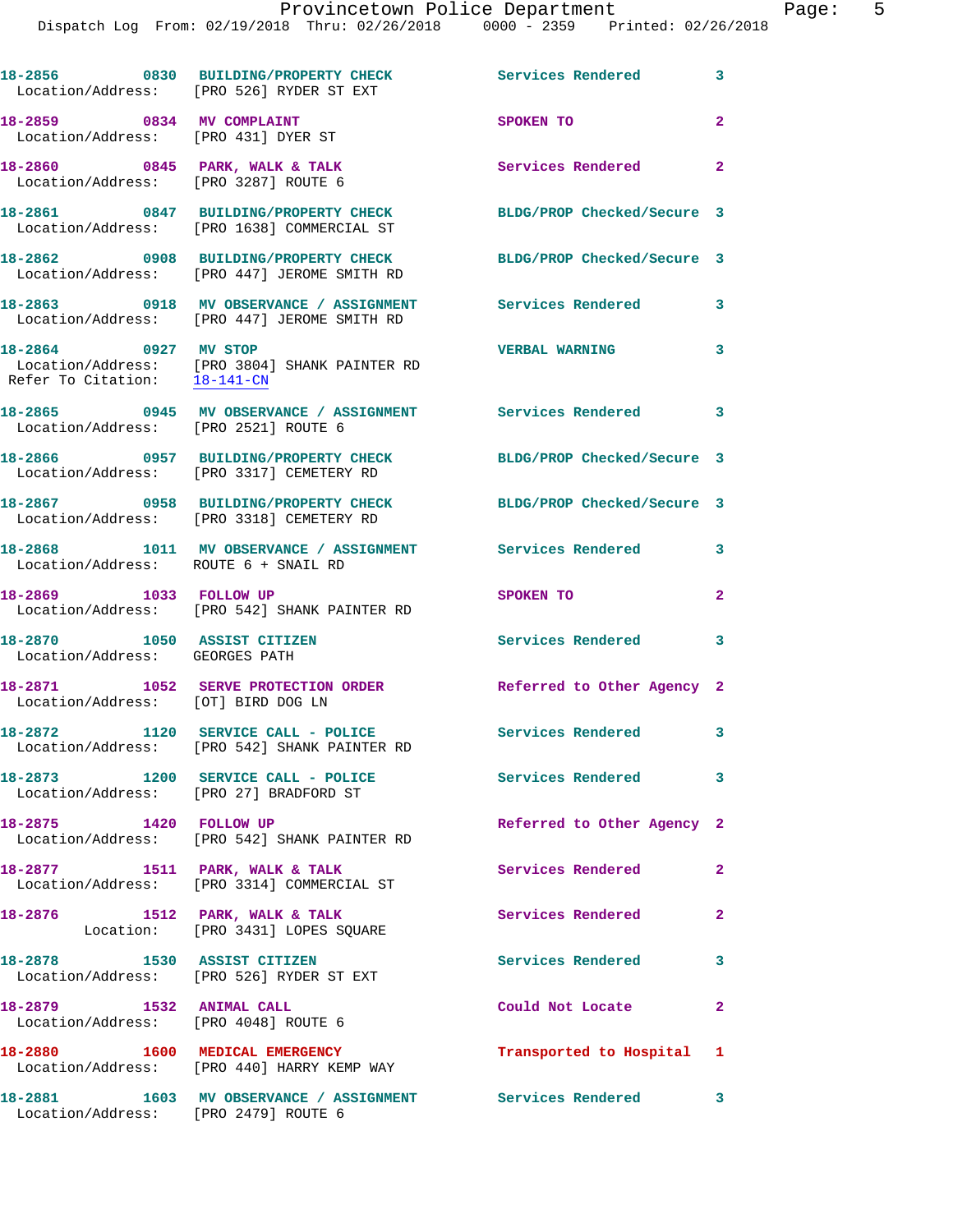|                                                                                                           | Dispatch Log From: 02/19/2018 Thru: 02/26/2018 0000 - 2359 Printed: 02/26/2018                                  | Provincetown Police Department | Page: 6        |
|-----------------------------------------------------------------------------------------------------------|-----------------------------------------------------------------------------------------------------------------|--------------------------------|----------------|
| 18-2883 1613 MV STOP                                                                                      | Location/Address: [PRO 2521] ROUTE 6<br>Refer To Citation: R7274493                                             | Citation / Warning Issue 3     |                |
| 18-2884 1629 MV STOP<br>Location/Address: [PRO 2479] ROUTE 6<br>Refer To Citation: R7274494               |                                                                                                                 | Citation / Warning Issue 3     |                |
|                                                                                                           | 18-2885 1701 BUILDING/PROPERTY CHECK<br>Location/Address: [PRO 2898] JEROME SMITH RD                            | Services Rendered 3            |                |
|                                                                                                           | 18-2886 1703 PARK, WALK & TALK 1988 Services Rendered<br>Location/Address: [PRO 2494] BRADFORD ST               |                                | $\overline{2}$ |
| 18-2887 1755 MV STOP<br>Location/Address: [PRO 2519] ROUTE 6<br>Refer To Citation: $\frac{18-142-CN}{\ }$ |                                                                                                                 | <b>VERBAL WARNING</b>          | 3              |
|                                                                                                           | 18-2888 1807 BUILDING/PROPERTY CHECK Services Rendered<br>Location/Address: [PRO 1638] COMMERCIAL ST            |                                | $\mathbf{3}$   |
|                                                                                                           | 18-2889 1822 MV OBSERVANCE / ASSIGNMENT Services Rendered<br>Location/Address: PROVINCE RD + SHANK PAINTER RD   |                                | 3              |
| Refer To Citation: $18-143-CN$                                                                            | 18-2890 1901 MV STOP<br>Location/Address: [PRO 2577] BRADFORD ST                                                | <b>VERBAL WARNING</b>          | 3              |
|                                                                                                           | 18-2891 1913 BUILDING/PROPERTY CHECK BLDG/PROP Checked/Secure 3<br>Location/Address: [PRO 3259] MACMILLAN WHARF |                                |                |
|                                                                                                           | 18-2892 1927 MV OBSERVANCE / ASSIGNMENT Services Rendered 3<br>Location/Address: HOWLAND ST + BRADFORD ST       |                                |                |
| Location/Address: [PRO 94] BRADFORD ST                                                                    | 18-2893 1934 MV OBSERVANCE / ASSIGNMENT Services Rendered                                                       |                                | 3              |
| 18-2894 1937 MV STOP                                                                                      | Location/Address: PEARL ST + BRADFORD ST<br>Refer To Citation: $18-144-CN$                                      | <b>VERBAL WARNING</b>          | 3              |
|                                                                                                           | 18-2896 2014 PARK, WALK & TALK<br>Location/Address: [PRO 539] SHANK PAINTER RD                                  | Services Rendered              | $\mathbf{2}$   |
|                                                                                                           | 18-2895 2019 BUILDING/PROPERTY CHECK Services Rendered<br>Location/Address: [PRO 3430] COMMERCIAL ST            |                                | 3              |
| Location/Address: [PRO 2518] ROUTE 6                                                                      | 18-2897 2037 MV OBSERVANCE / ASSIGNMENT Services Rendered                                                       |                                | 3              |
|                                                                                                           | 18-2898 2128 BUILDING/PROPERTY CHECK<br>Location/Address: [PRO 526] RYDER ST EXT                                | <b>Services Rendered</b> 3     |                |
| 18-2899 2144 MV STOP<br>Location/Address: [PRO 2479] ROUTE 6<br>Refer To Citation: 18-145-CN              |                                                                                                                 | <b>VERBAL WARNING</b>          | 3              |
|                                                                                                           | 18-2900 2152 BUILDING/PROPERTY CHECK<br>Location/Address: [PRO 519] RACE POINT RD                               | BLDG/PROP Checked/Secure 3     |                |
|                                                                                                           | 18-2901 2208 BUILDING/PROPERTY CHECK Services Rendered<br>Location/Address: [PRO 440] HARRY KEMP WAY            |                                | -3             |
|                                                                                                           | 18-2902 2330 BUILDING/PROPERTY CHECK BLDG/PROP Checked/Secure 3<br>Location/Address: [PRO 3259] MACMILLAN WHARF |                                |                |
|                                                                                                           |                                                                                                                 |                                |                |

**For Date: 02/21/2018 - Wednesday**

| 18-2904           | 0020 | <b>MV OBSERVANCE / ASSIGNMENT</b> | No Action Required |  |
|-------------------|------|-----------------------------------|--------------------|--|
| Location/Address: |      | [PRO 37] BRADFORD ST              |                    |  |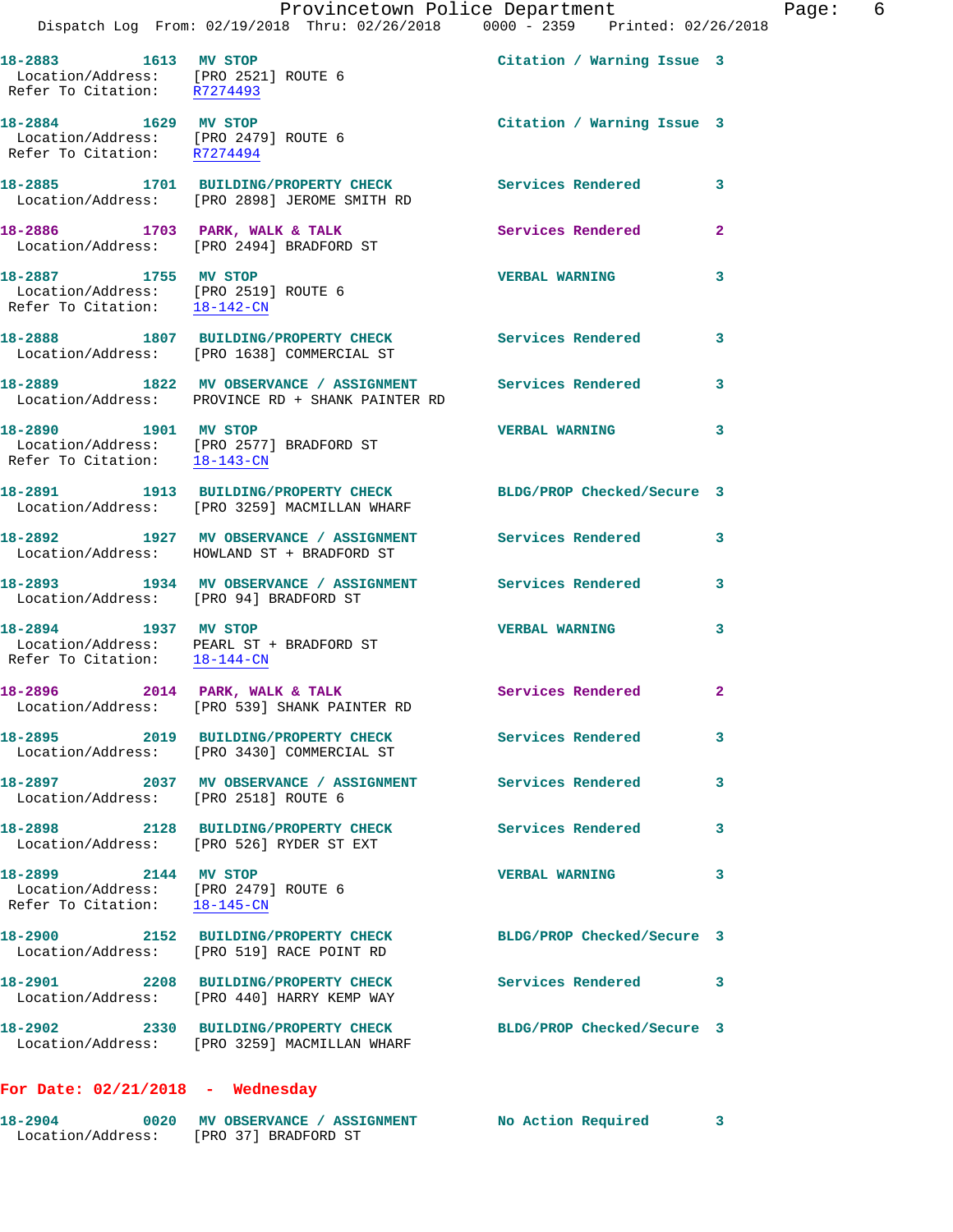|                                                      | 18-2903 0022 MV OBSERVANCE / ASSIGNMENT<br>Location/Address: BRADFORD ST + HOWLAND ST | No Action Required 3       |                            |
|------------------------------------------------------|---------------------------------------------------------------------------------------|----------------------------|----------------------------|
|                                                      | 18-2905 0055 BUILDING/PROPERTY CHECK<br>Location/Address: [PRO 1638] COMMERCIAL ST    | BLDG/PROP Checked/Secure 3 |                            |
|                                                      | 18-2906 0059 BUILDING/PROPERTY CHECK<br>Location/Address: [PRO 357] COMMERCIAL ST     | BLDG/PROP Checked/Secure 3 |                            |
|                                                      | 18-2907 0155 MV OBSERVANCE / ASSIGNMENT<br>Location/Address: CONWELL ST + ROUTE 6     | No Action Required 3       |                            |
|                                                      | 18-2908 0206 BIKE - GENERAL<br>Location/Address: [PRO 526] RYDER ST EXT               | Services Rendered          | $\overline{\phantom{a}}$   |
|                                                      | 18-2909 0211 BUILDING/PROPERTY CHECK<br>Location/Address: [PRO 3430] COMMERCIAL ST    | BLDG/PROP Checked/Secure 3 |                            |
|                                                      | 18-2910 0236 BUILDING/PROPERTY CHECK<br>Location/Address: [PRO 2977] COMMERCIAL ST    | BLDG/PROP Checked/Secure 3 |                            |
|                                                      | 18-2911 0329 BUILDING/PROPERTY CHECK<br>Location/Address: [PRO 1989] COMMERCIAL ST    | BLDG/PROP Checked/Secure 3 |                            |
|                                                      | 18-2912 0535 MEDICAL EMERGENCY<br>Location/Address: [PRO 1782] BRADFORD ST            | Transported to Hospital 1  |                            |
|                                                      | 18-2913 0747 BUILDING/PROPERTY CHECK<br>Location/Address: [PRO 3259] MACMILLAN WHARF  | <b>Services Rendered</b>   | 3                          |
| Location/Address: [PRO 2521] ROUTE 6                 | 18-2914 0809 MV OBSERVANCE / ASSIGNMENT Services Rendered                             |                            | 3                          |
| Location/Address: [PRO 521] ROUTE 6                  | 18-2915 0839 BUILDING/PROPERTY CHECK                                                  | Services Rendered          | 3                          |
|                                                      | 18-2918 0858 BUILDING/PROPERTY CHECK<br>Location/Address: [PRO 1638] COMMERCIAL ST    | BLDG/PROP Checked/Secure 3 |                            |
|                                                      | 18-2917 0859 BUILDING/PROPERTY CHECK<br>Location/Address: [PRO 2194] COMMERCIAL ST    | Services Rendered          | 3                          |
|                                                      | 18-2919 0906 BUILDING/PROPERTY CHECK<br>Location/Address: [PRO 2481] TREMONT ST       | Services Rendered          | 3                          |
|                                                      | 18-2920 0939 BUILDING/PROPERTY CHECK<br>Location/Address: [PRO 2898] JEROME SMITH RD  | Services Rendered          | 3                          |
| 18-2921                                              | 1015 MV COMPLAINT<br>Location/Address: WINTHROP ST + BRADFORD ST                      | SPOKEN TO                  | $\mathbf{2}$               |
| Location/Address: SHANK PAINTER RD                   | 18-2922 1030 MV OBSERVANCE / ASSIGNMENT Services Rendered                             |                            | 3                          |
|                                                      | 18-2923 1033 SERVICE CALL - POLICE<br>Location/Address: [PRO 1645] HARRY KEMP WAY     | <b>Services Rendered</b>   | 3                          |
|                                                      | 18-2924 1105 BUILDING/PROPERTY CHECK<br>Location/Address: [PRO 2490] PROVINCELANDS RD | Services Rendered          | 3                          |
| Location/Address: [PRO 4048] ROUTE 6                 | 18-2925 1117 MV OBSERVANCE / ASSIGNMENT Services Rendered                             |                            | 3                          |
| 18-2926 1144 MV STOP<br>Refer To Citation: 18-146-CN | Location/Address: RACE POINT RD + NELSON AVE                                          | <b>VERBAL WARNING</b>      | 3                          |
| 18-2927                                              | 1154 MV OBSERVANCE / ASSIGNMENT                                                       | <b>Services Rendered</b>   | $\overline{\phantom{a}}$ 3 |

Location/Address: ROUTE 6 + SNAIL RD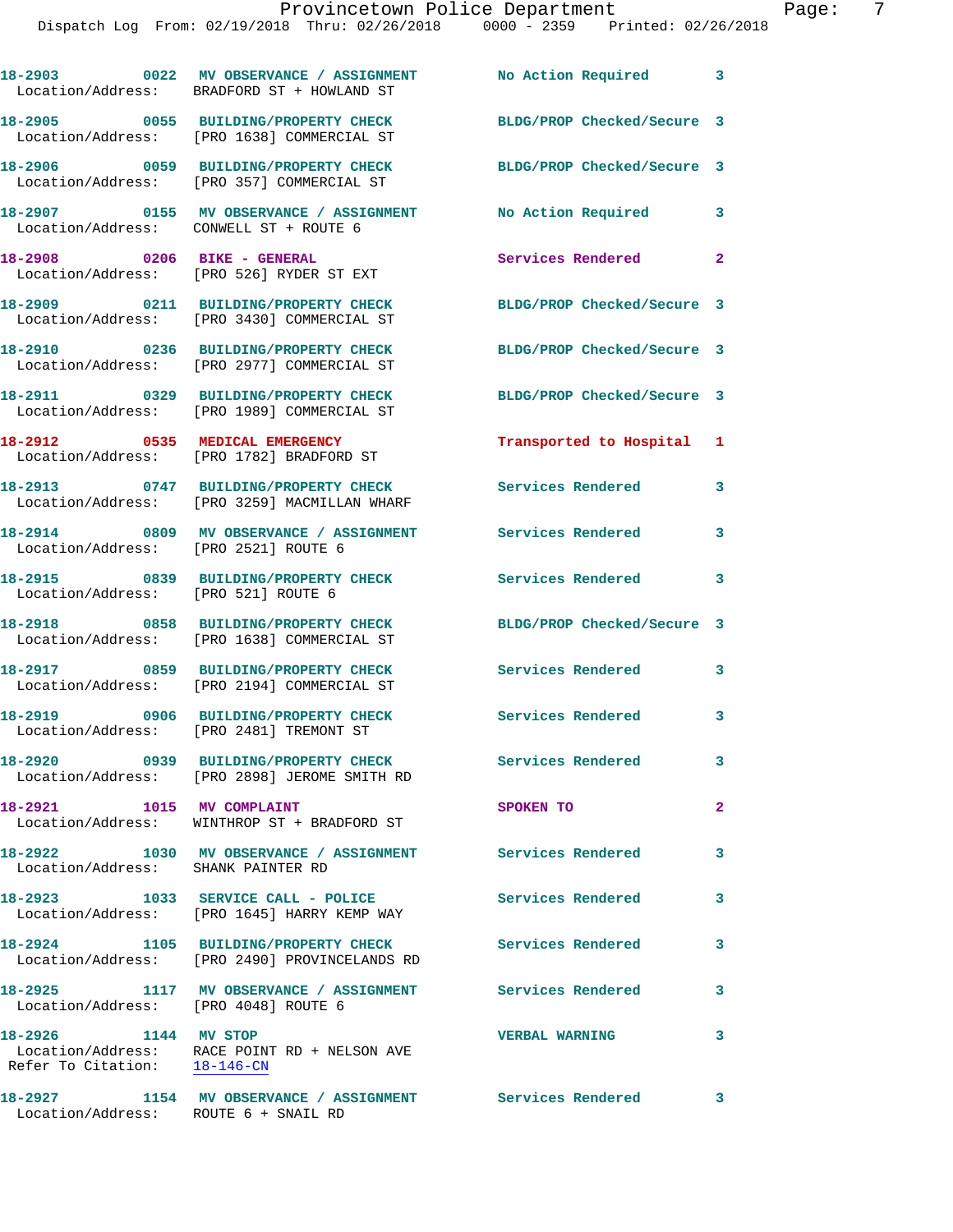| 18-2928 1219 KEEP THE PEACE<br>Location/Address: [PRO 60] BRADFORD ST                        |                                                                                                   | SPOKEN TO                                                                                        | $\mathbf{2}$   |
|----------------------------------------------------------------------------------------------|---------------------------------------------------------------------------------------------------|--------------------------------------------------------------------------------------------------|----------------|
|                                                                                              | 18-2929 1333 LOST PROPERTY<br>Location/Address: [PRO 1276] RACE POINT RD                          | Services Rendered                                                                                | 3              |
|                                                                                              | 18-2932 1502 TRESPASS<br>Location/Address: [PRO 60] BRADFORD ST                                   | Services Rendered                                                                                | $\overline{a}$ |
|                                                                                              | 18-2933 1745 MV OBSERVANCE / ASSIGNMENT Services Rendered<br>Location/Address: [PRO 3440] ROUTE 6 |                                                                                                  | 3              |
| Location/Address: [PRO 94] BRADFORD ST                                                       | 18-2934 1946 MV OBSERVANCE / ASSIGNMENT Services Rendered                                         |                                                                                                  | 3              |
|                                                                                              | 18-2935 2026 BUILDING/PROPERTY CHECK<br>Location/Address: [PRO 526] RYDER ST EXT                  | <b>Services Rendered</b>                                                                         | 3              |
| Location/Address: ROUTE 6 + SNAIL RD                                                         | 18-2936 2049 MV OBSERVANCE / ASSIGNMENT Services Rendered                                         |                                                                                                  | 3              |
| 18-2937 2050 MV STOP<br>Location/Address: [PRO 2513] ROUTE 6<br>Refer To Citation: 18-147-CN |                                                                                                   | <b>VERBAL WARNING</b>                                                                            | 3              |
|                                                                                              | 18-2938 2126 BUILDING/PROPERTY CHECK<br>Location/Address: [PRO 517] RACE POINT RD                 | Services Rendered                                                                                | 3              |
|                                                                                              | 18-2939 2129 BUILDING/PROPERTY CHECK<br>Location/Address: [PRO 516] RACE POINT RD                 | Services Rendered                                                                                | 3              |
|                                                                                              | 18-2940 2137 BUILDING/PROPERTY CHECK<br>Location/Address: [PRO 515] RACE POINT RD                 | Services Rendered                                                                                | 3              |
|                                                                                              | 18-2941 2150 BUILDING/PROPERTY CHECK<br>Location/Address: [PRO 530] SHANK PAINTER RD              | BLDG/PROP Checked/Secure 3                                                                       |                |
| 18-2942 2151 MV STOP<br>Refer To Citation: 18-148-CN                                         | Location/Address: HOWLAND ST + BRADFORD ST                                                        | <b>VERBAL WARNING</b>                                                                            | 3              |
|                                                                                              | 18-2943 2156 BUILDING/PROPERTY CHECK<br>Location/Address: [PRO 519] RACE POINT RD                 | BLDG/PROP Checked/Secure 3                                                                       |                |
| Location: CENTER ROAM                                                                        | 18-2944 2202 PARK, WALK & TALK                                                                    | Services Rendered 2                                                                              |                |
|                                                                                              | 18-2945 2204 BUILDING/PROPERTY CHECK<br>Location/Address: [PRO 440] HARRY KEMP WAY                | BLDG/PROP Checked/Secure 3                                                                       |                |
|                                                                                              | 18-2946 2212 BUILDING/PROPERTY CHECK<br>Location/Address: [PRO 182] COMMERCIAL ST                 | BLDG/PROP Checked/Secure 3                                                                       |                |
|                                                                                              |                                                                                                   | 18-2947 2222 BUILDING/PROPERTY CHECK Services Rendered<br>Location/Address: [PRO 60] BRADFORD ST | 3              |
|                                                                                              | 18-2948 2224 ALARM - GENERAL<br>Location/Address: [PRO 1714] COMMERCIAL ST                        | False Alarm                                                                                      | 1              |
| 18-2949 2302 MV HIT & RUN<br>Refer To Accident: 18-12-AC                                     | Location/Address: [PRO 2173] COMMERCIAL ST                                                        | Could Not Locate                                                                                 | $\mathbf{2}$   |
|                                                                                              | 18-2950 2351 PARK, WALK & TALK<br>Location/Address: [PRO 539] SHANK PAINTER RD                    | <b>Services Rendered</b>                                                                         | $\mathbf{2}$   |
| For Date: $02/22/2018$ - Thursday                                                            |                                                                                                   |                                                                                                  |                |

| 18-2951           | 0001 FOLLOW UP |                          | SPOKEN TO |  |
|-------------------|----------------|--------------------------|-----------|--|
| Location/Address: |                | [PRO 2737] COMMERCIAL ST |           |  |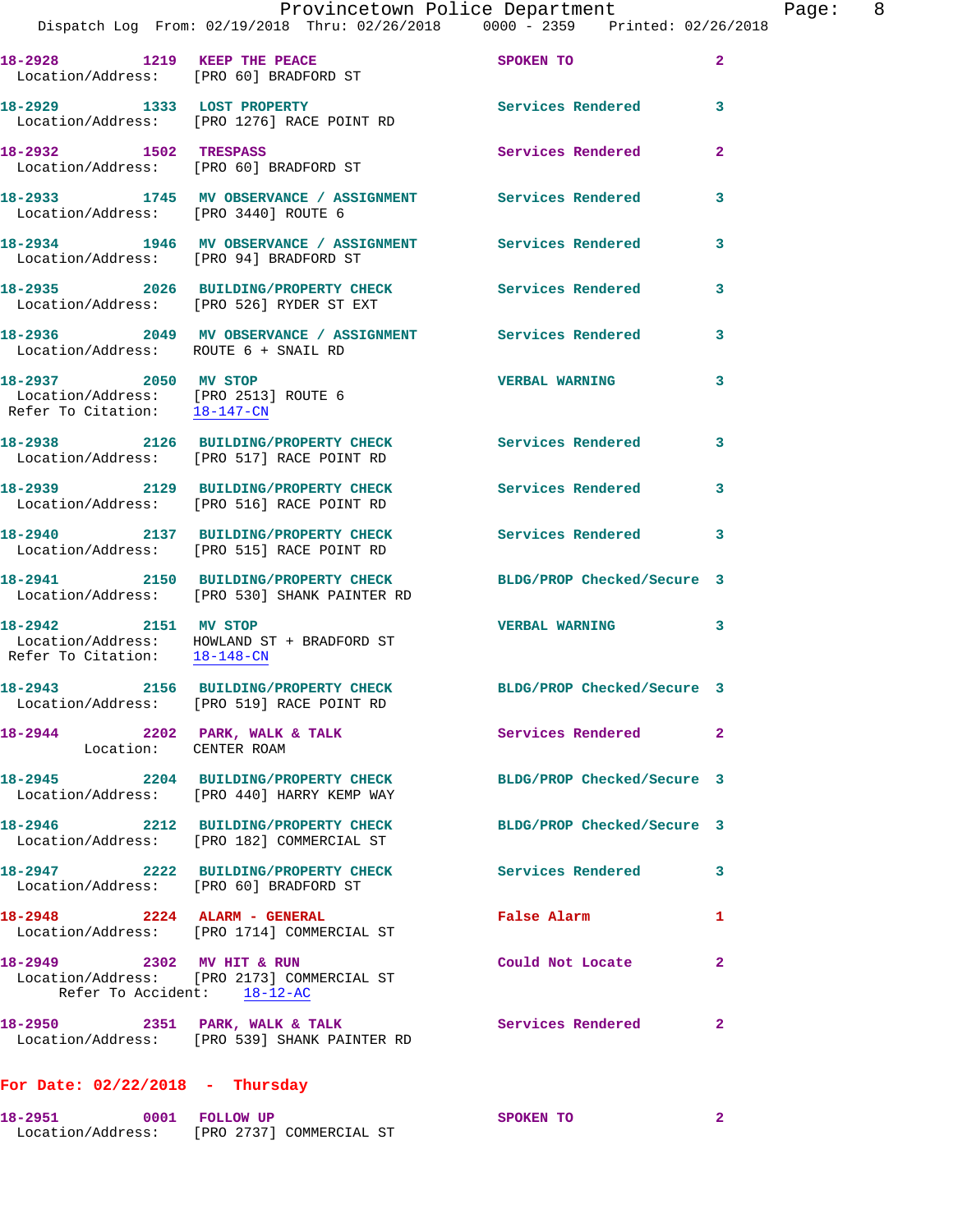|                                                     | Dispatch Log From: 02/19/2018 Thru: 02/26/2018 0000 - 2359 Printed: 02/26/2018                                   | Provincetown Police Department | - Pa |
|-----------------------------------------------------|------------------------------------------------------------------------------------------------------------------|--------------------------------|------|
| Refer To Accident: 18-12-AC                         |                                                                                                                  |                                |      |
| Location/Address: ROUTE 6 + SNAIL RD                | 18-2952 0019 MV OBSERVANCE / ASSIGNMENT No Action Required 3                                                     |                                |      |
|                                                     | 18-2953 0025 BUILDING/PROPERTY CHECK BLDG/PROP Checked/Secure 3<br>Location/Address: [PRO 2540] RACE POINT RD    |                                |      |
|                                                     | 18-2954 0033 BUILDING/PROPERTY CHECK BLDG/PROP Checked/Secure 3<br>Location/Address: [PRO 516] RACE POINT RD     |                                |      |
|                                                     | 18-2955 0042 BUILDING/PROPERTY CHECK Services Rendered 3<br>Location/Address: [PRO 564] BAYBERRY AVE             |                                |      |
|                                                     | 18-2956 0044 BUILDING/PROPERTY CHECK BLDG/PROP Checked/Secure 3<br>Location/Address: [PRO 2490] PROVINCELANDS RD |                                |      |
|                                                     | 18-2957 0050 BUILDING/PROPERTY CHECK Services Rendered 3<br>Location/Address: [PRO 2483] COMMERCIAL ST           |                                |      |
|                                                     | 18-2958 0112 BUILDING/PROPERTY CHECK BLDG/PROP Checked/Secure 3<br>Location/Address: [PRO 3259] MACMILLAN WHARF  |                                |      |
|                                                     | 18-2959 0128 MV OBSERVANCE / ASSIGNMENT No Action Required 3<br>Location/Address: [PRO 595] BRADFORD ST          |                                |      |
|                                                     | 18-2960 0132 BUILDING/PROPERTY CHECK BLDG/PROP Checked/Secure 3<br>Location/Address: [PRO 447] JEROME SMITH RD   |                                |      |
|                                                     | 18-2961   0137 MV OBSERVANCE / ASSIGNMENT   Services Rendered   3<br>Location/Address: BRADFORD ST + RYDER ST    |                                |      |
| 18-2962 0150 MV STOP<br>Refer To Citation: R7274408 | Location/Address: BRADFORD ST + BANGS ST                                                                         | Citation / Warning Issue 3     |      |
| Location/Address: [PRO 2520] PRINCE ST              | 18-2963 0504 BUILDING/PROPERTY CHECK BLDG/PROP Checked/Secure 3                                                  |                                |      |
| Location/Address: [PRO 521] ROUTE 6                 | 18-2964 0518 BUILDING/PROPERTY CHECK BLDG/PROP Checked/Secure 3                                                  |                                |      |
|                                                     | 18-2966 0704 MV COMPLAINT<br>Location/Address: [PRO 285] COMMERCIAL ST                                           | Services Rendered 2            |      |
|                                                     | 18-2967 0742 BUILDING/PROPERTY CHECK BLDG/PROP Checked/Secure 3<br>Location/Address: [PRO 1638] COMMERCIAL ST    |                                |      |
| Location/Address: HOWLAND ST                        | 18-2968 6814 MV OBSERVANCE / ASSIGNMENT Services Rendered                                                        |                                | 3    |
|                                                     | 18-2969 6822 BUILDING/PROPERTY CHECK Services Rendered<br>Location/Address: [PRO 2898] JEROME SMITH RD           |                                | 3    |
| Location/Address: [PRO 2521] ROUTE 6                | 18-2970 0848 MV OBSERVANCE / ASSIGNMENT Services Rendered                                                        |                                | 3    |
| Location/Address: [ORL] ROCK HARBOR DR              | 18-2971 0851 SERVICE CALL - POLICE                                                                               | <b>Services Rendered</b>       | 3    |
| 18-2972 0858 MV STOP                                | Location/Address: [PRO 2513] ROUTE 6<br>Refer To Citation: $\frac{18-149-CN}{18-149-CN}$                         | <b>VERBAL WARNING</b>          | 3    |
| Location/Address: [PRO 521] ROUTE 6                 | 18-2973 0912 BUILDING/PROPERTY CHECK Services Rendered 3                                                         |                                |      |
| Location/Address: [PRO 3287] ROUTE 6                | 18-2974 0943 BUILDING/PROPERTY CHECK BLDG/PROP Checked/Secure 3                                                  |                                |      |
|                                                     |                                                                                                                  |                                |      |

age: 9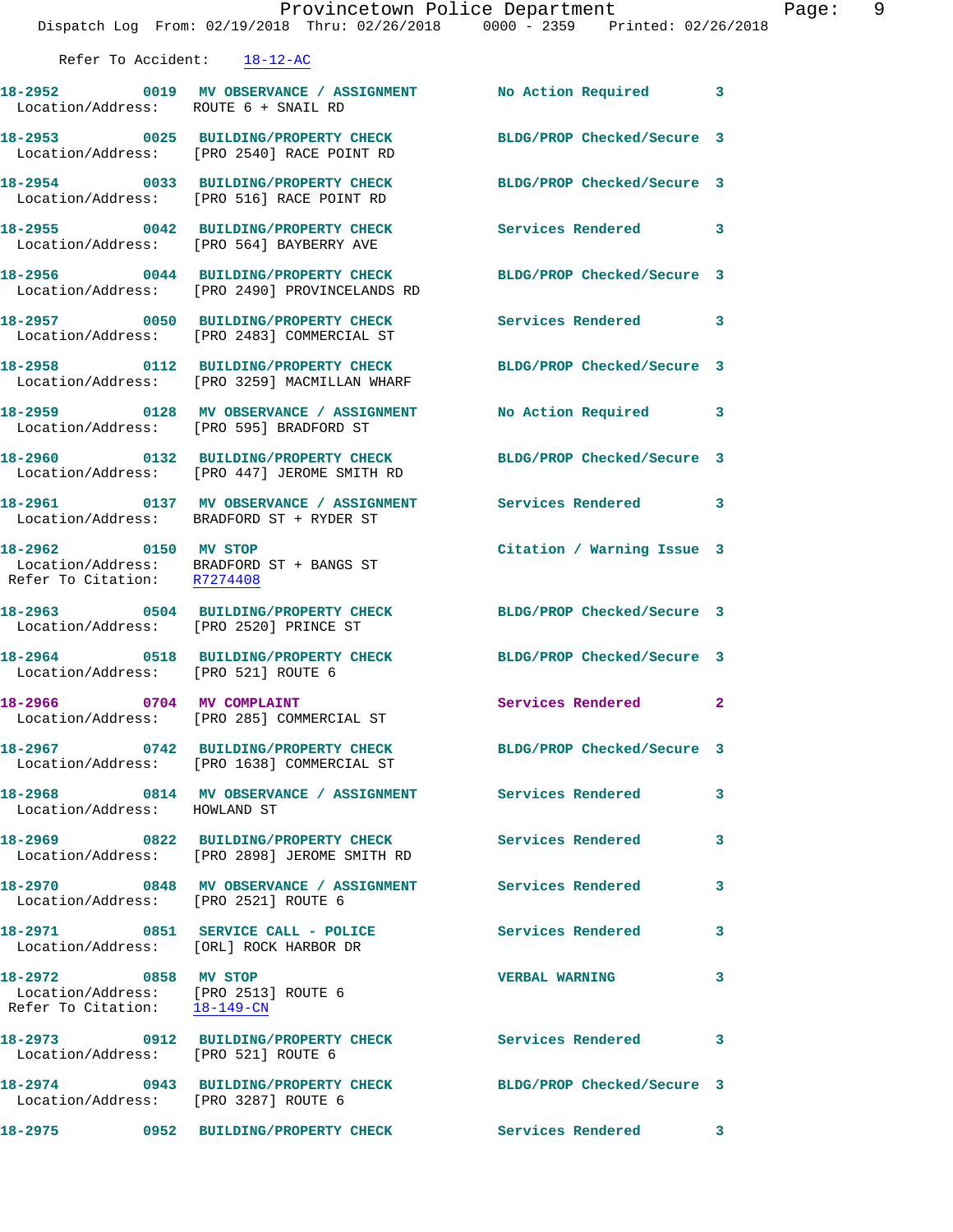|                                                           | Provincetown Police Department<br>Dispatch Log From: 02/19/2018 Thru: 02/26/2018 0000 - 2359 Printed: 02/26/2018 |                            |              |
|-----------------------------------------------------------|------------------------------------------------------------------------------------------------------------------|----------------------------|--------------|
|                                                           | Location/Address: [PRO 2540] RACE POINT RD                                                                       |                            |              |
|                                                           | 18-2976 1006 SERVICE CALL - POLICE 3 Services Rendered 3<br>Location/Address: [PRO 542] SHANK PAINTER RD         |                            |              |
|                                                           | 18-2977 1008 FOLLOW UP<br>Location/Address: [PRO 542] SHANK PAINTER RD                                           | SPOKEN TO                  | $\mathbf{2}$ |
|                                                           | 18-2979 1100 BUILDING/PROPERTY CHECK BLDG/PROP Checked/Secure 3<br>Location/Address: [PRO 3430] COMMERCIAL ST    |                            |              |
|                                                           | 18-2978 1104 BUILDING/PROPERTY CHECK Services Rendered<br>Location/Address: [PRO 564] BAYBERRY AVE               |                            | 3            |
|                                                           | 18-2980 1116 ASSIST CITIZEN<br>Location/Address: [PRO 542] SHANK PAINTER RD                                      | Services Rendered          | 3            |
|                                                           | 18-2981 1122 ALARM - FIRE<br>Location/Address: [PRO 857] COMMERCIAL ST                                           | False Alarm                | 1            |
|                                                           | 18-2982 1239 BUILDING/PROPERTY CHECK<br>Location/Address: [PRO 3163] WINTHROP ST                                 | Services Rendered          | 3            |
|                                                           | 18-2983 1247 BUILDING/PROPERTY CHECK<br>Location/Address: [PRO 2481] TREMONT ST                                  | Services Rendered          | 3            |
|                                                           | 18-2984 1343 PET PANTRY<br>Location/Address: [PRO 3296] SHANK PAINTER RD                                         | Services Rendered          | $\mathbf{2}$ |
| 18-2985 1349 ANIMAL CALL<br>Location/Address: BRADFORD ST |                                                                                                                  | Could Not Locate           | $\mathbf{2}$ |
|                                                           | 18-2986 1423 BUILDING/PROPERTY CHECK<br>Location/Address: [PRO 526] RYDER ST EXT                                 | Services Rendered          | 3            |
|                                                           | 18-2987 1436 MEDICAL EMERGENCY<br>Location/Address: [PRO 3222] ALDEN ST                                          | Transported to Hospital 1  |              |
|                                                           | 18-2988    1440    911 - GENERAL<br>Location/Address: [PRO 3296] SHANK PAINTER RD                                | <b>Services Rendered</b>   | 1            |
| 18-2991                                                   | 1522 BIKE - GENERAL<br>Location/Address: [PRO 519] RACE POINT RD                                                 | Services Rendered          | $\mathbf{2}$ |
|                                                           | 18-2993 1554 BUILDING/PROPERTY CHECK BLDG/PROP Checked/Secure 3<br>Location/Address: [PRO 1156] WINSLOW ST       |                            |              |
|                                                           |                                                                                                                  | Services Rendered          | 2            |
| Location/Address: [PRO 60] BRADFORD ST                    | 18-2995 1613 BUILDING/PROPERTY CHECK                                                                             | <b>Services Rendered</b>   | 3            |
|                                                           | 18-2996 1631 BUILDING/PROPERTY CHECK<br>Location/Address: [PRO 3259] MACMILLAN WHARF                             | Services Rendered          | 3            |
|                                                           | 18-2997 1643 MV OBSERVANCE / ASSIGNMENT Services Rendered<br>Location: [PRO 3672] TOWN LINE                      |                            | 3            |
|                                                           | 18-2998 1718 BUILDING/PROPERTY CHECK<br>Location/Address: [PRO 2490] PROVINCELANDS RD                            | <b>Services Rendered</b>   | 3            |
|                                                           | 18-2999 1731 BUILDING/PROPERTY CHECK<br>Location/Address: [PRO 519] RACE POINT RD                                | BLDG/PROP Checked/Secure 3 |              |
|                                                           | 18-3000 1741 ALARM - GENERAL<br>Location/Address: [PRO 2100] SMALLS CT                                           | <b>Services Rendered</b> 1 |              |
|                                                           | 18-3001 1820 MV OBSERVANCE / ASSIGNMENT Services Rendered<br>Location/Address: [PRO 59] BRADFORD ST              |                            | 3            |

Page: 10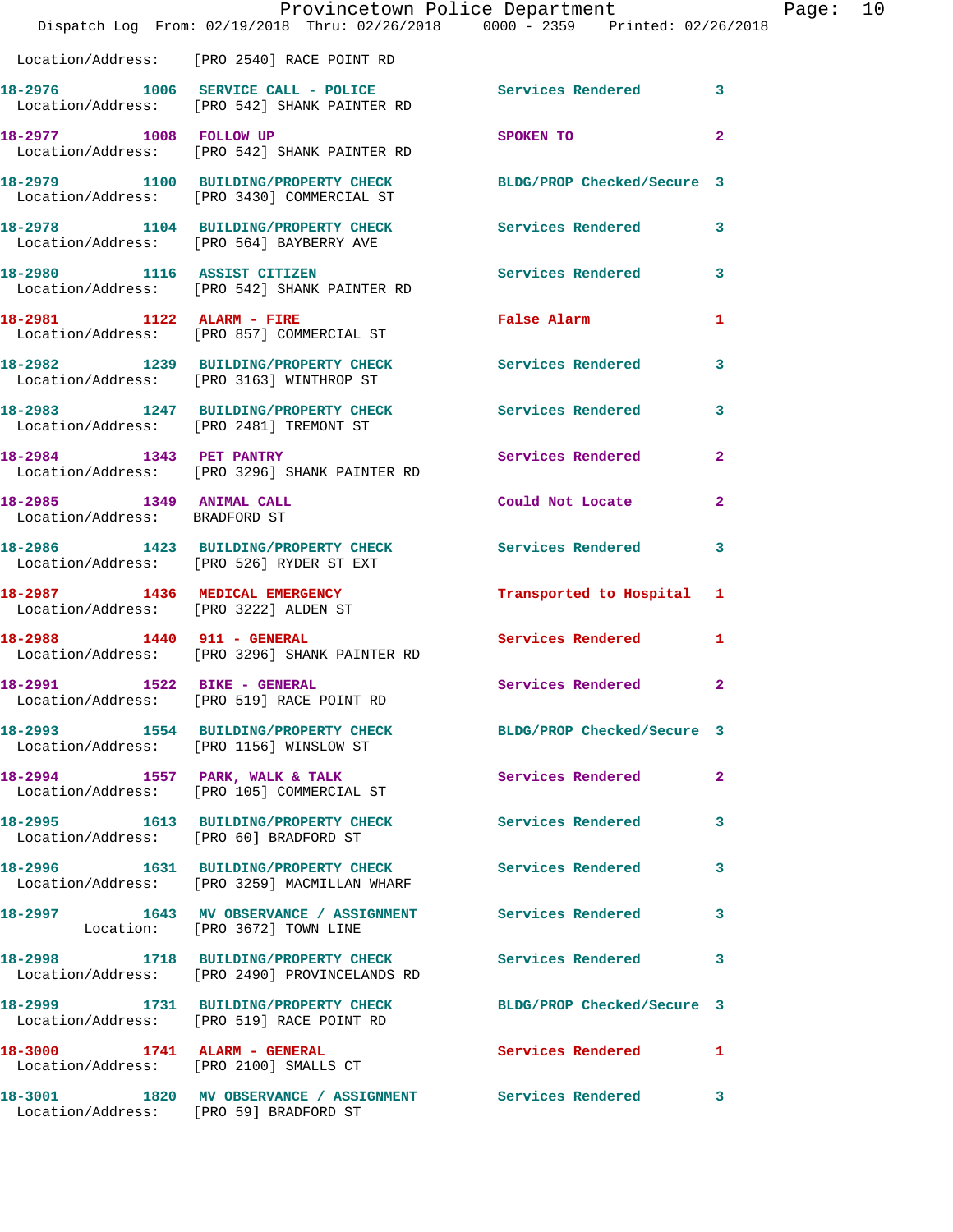|                                        | Provincetown Police Department                                                                                  |                            |              |
|----------------------------------------|-----------------------------------------------------------------------------------------------------------------|----------------------------|--------------|
|                                        | Dispatch Log From: 02/19/2018 Thru: 02/26/2018 0000 - 2359 Printed: 02/26/2018                                  |                            |              |
|                                        | 18-3002 1905 BUILDING/PROPERTY CHECK Services Rendered<br>Location/Address: [PRO 521] ROUTE 6                   |                            | 3            |
|                                        | 18-3003 1918 MV OBSERVANCE / ASSIGNMENT Services Rendered<br>Location/Address: [PRO 94] BRADFORD ST             |                            | 3            |
|                                        | 18-3004 1953 BUILDING/PROPERTY CHECK<br>Location/Address: [PRO 2977] COMMERCIAL ST                              | Services Rendered          | 3            |
|                                        | 18-3005 2050 BUILDING/PROPERTY CHECK<br>Location/Address: [PRO 526] RYDER ST EXT                                | <b>Services Rendered</b>   | 3            |
|                                        | 18-3006 2109 BUILDING/PROPERTY CHECK<br>Location/Address: [PRO 525] COMMERCIAL ST                               | <b>Services Rendered</b>   | 3            |
|                                        | 18-3007 2110 BUILDING/PROPERTY CHECK<br>Location/Address: [PRO 3430] COMMERCIAL ST                              | <b>Services Rendered</b>   | 3            |
|                                        | 18-3009 2133 BUILDING/PROPERTY CHECK<br>Location/Address: [PRO 2540] RACE POINT RD                              | <b>Services Rendered</b>   | 3            |
|                                        | 18-3010 2141 ASSIST CITIZEN<br>Location/Address: [PRO 1654] NELSON AVE                                          | <b>Services Rendered</b>   | 3            |
|                                        | 18-3011 2319 MV OBSERVANCE / ASSIGNMENT Services Rendered<br>Location/Address: [PRO 595] BRADFORD ST            |                            | 3            |
| 18-3012 2324 MV STOP                   | Location/Address: BRADFORD ST + COMMERCIAL ST<br>Refer To Citation: $18-150-CN$                                 | <b>VERBAL WARNING</b>      | 3            |
|                                        | 18-3013 2337 BUILDING/PROPERTY CHECK BLDG/PROP Checked/Secure 3<br>Location/Address: [PRO 3259] MACMILLAN WHARF |                            |              |
| For Date: $02/23/2018$ - Friday        |                                                                                                                 |                            |              |
|                                        | 18-3020 0003 PARK, WALK & TALK<br>Location/Address: [PRO 539] SHANK PAINTER RD                                  | <b>Services Rendered</b>   | $\mathbf{2}$ |
|                                        | 18-3014 0021 BUILDING/PROPERTY CHECK<br>Location/Address: [PRO 3609] COMMERCIAL ST                              | BLDG/PROP Checked/Secure 3 |              |
| 18-3015 0024 FOLLOW UP                 | Location/Address: [PRO 1621] BRADFORD ST<br>Refer To Accident: $18-12-AC$                                       | <b>Services Rendered</b>   | $\mathbf{2}$ |
| 18-3016 0045 FOLLOW UP                 | Location/Address: [PRO 1621] BRADFORD ST<br>Refer To Accident: 18-12-AC                                         | SPOKEN TO                  | 2            |
|                                        | 18-3017 0053 MV OBSERVANCE / ASSIGNMENT Services Rendered<br>Location/Address: BRADFORD ST + RYDER ST           |                            | 3            |
|                                        | 18-3018 0128 MV OBSERVANCE / ASSIGNMENT<br>Location/Address: SHANK PAINTER RD + BROWNE ST                       | No Action Required         | 3            |
|                                        | 18-3019 0203 BUILDING/PROPERTY CHECK<br>Location/Address: [PRO 2493] BRADFORD ST                                | BLDG/PROP Checked/Secure 3 |              |
|                                        | 18-3021 0212 BUILDING/PROPERTY CHECK<br>Location/Address: [PRO 539] SHANK PAINTER RD                            | BLDG/PROP Checked/Secure 3 |              |
| Location/Address: [PRO 16] BRADFORD ST | 18-3022 0218 BUILDING/PROPERTY CHECK                                                                            | BLDG/PROP Checked/Secure 3 |              |
|                                        | 18-3023 0511 BUILDING/PROPERTY CHECK<br>Location/Address: [PRO 447] JEROME SMITH RD                             | BLDG/PROP Checked/Secure 3 |              |

Location/Address: ROUTE 6 + SNAIL RD

**18-3024 0517 MV OBSERVANCE / ASSIGNMENT No Action Required 3**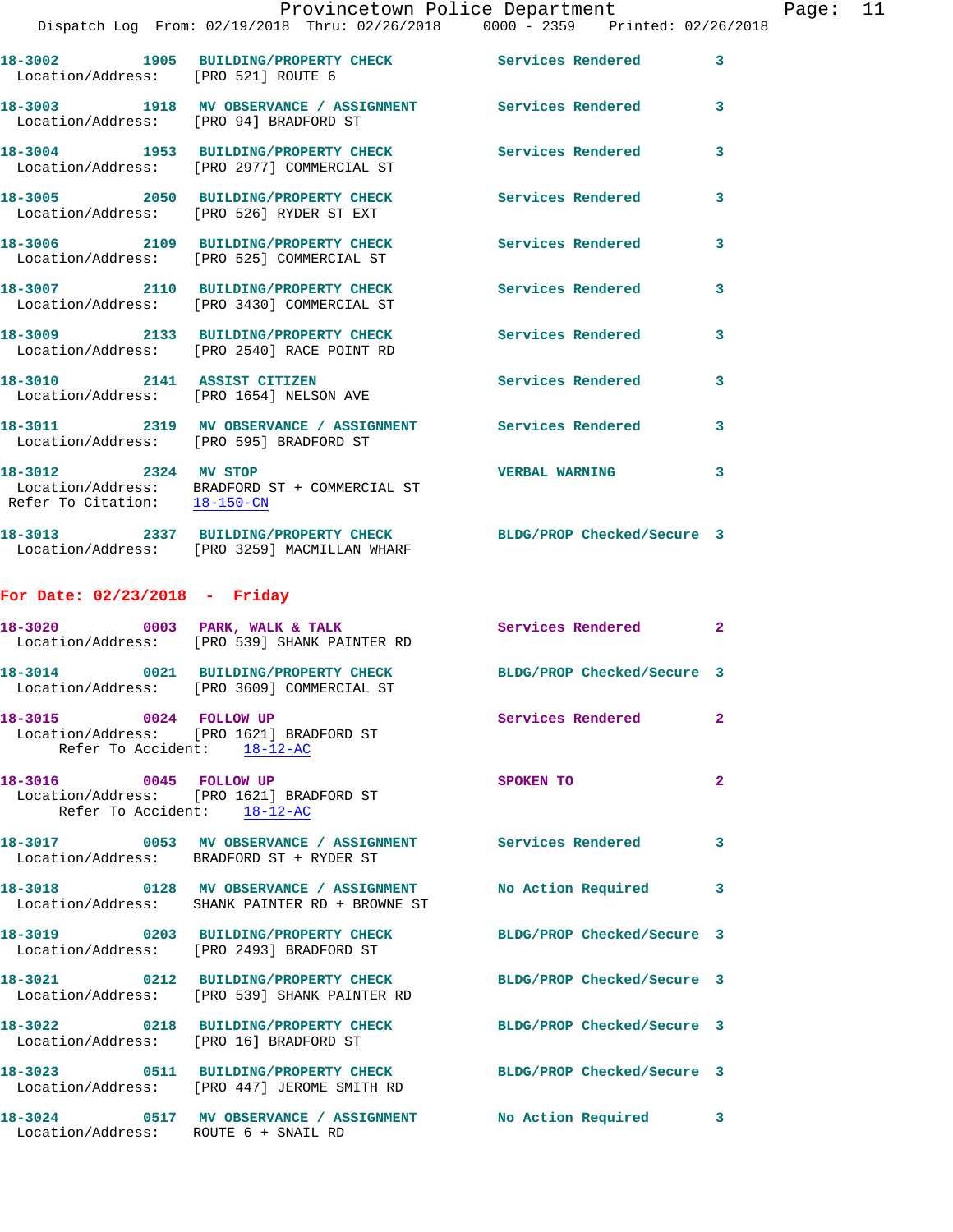|                                                                                                           | 18-3025 0527 MV OBSERVANCE / ASSIGNMENT Services Rendered<br>Location/Address: ROUTE 6 + SHANK PAINTER RD     |                            | 3            |
|-----------------------------------------------------------------------------------------------------------|---------------------------------------------------------------------------------------------------------------|----------------------------|--------------|
|                                                                                                           | 18-3026 0548 BUILDING/PROPERTY CHECK BLDG/PROP Checked/Secure 3<br>Location/Address: [PRO 1638] COMMERCIAL ST |                            |              |
| Location/Address: BRADFORD ST                                                                             | 18-3027 0728 MV OBSERVANCE / ASSIGNMENT Services Rendered                                                     |                            | 3            |
| Location/Address: [PRO 3440] ROUTE 6                                                                      | 18-3028 0737 MV OBSERVANCE / ASSIGNMENT Services Rendered                                                     |                            | 3            |
| 18-3029 0746 MV STOP<br>Location/Address: [PRO 2513] ROUTE 6<br>Refer To Citation: 18-151-CN              |                                                                                                               | <b>VERBAL WARNING</b>      | 3            |
| 18-3030 0802 FOLLOW UP                                                                                    | Location/Address: [PRO 542] SHANK PAINTER RD                                                                  | SPOKEN TO                  | $\mathbf{2}$ |
| Location/Address: [PRO 3287] ROUTE 6                                                                      | 18-3031 0807 BUILDING/PROPERTY CHECK                                                                          | BLDG/PROP Checked/Secure 3 |              |
|                                                                                                           | 18-3032 0807 PARK, WALK & TALK<br>Location/Address: [PRO 2483] COMMERCIAL ST                                  | Services Rendered          | $\mathbf{2}$ |
| 18-3033 0809 MV STOP<br>Location/Address: [PRO 2513] ROUTE 6<br>Refer To Citation: R8381497               |                                                                                                               | Citation / Warning Issue 3 |              |
|                                                                                                           | 18-3034 0829 BUILDING/PROPERTY CHECK BLDG/PROP Checked/Secure 3<br>Location/Address: [PRO 3430] COMMERCIAL ST |                            |              |
| 18-3035 0850 FOLLOW UP                                                                                    | Location/Address: [PRO 542] SHANK PAINTER RD                                                                  | SPOKEN TO                  | $\mathbf{2}$ |
|                                                                                                           | 18-3036 0906 MV DISABLED<br>Location/Address: [PRO 724] BRADFORD ST + CENTRAL ST                              | Services Rendered          | $\mathbf{2}$ |
|                                                                                                           | 18-3037 1005 BUILDING/PROPERTY CHECK<br>Location/Address: [PRO 3317] CEMETERY RD                              | BLDG/PROP Checked/Secure 3 |              |
|                                                                                                           | 18-3038 1005 BUILDING/PROPERTY CHECK<br>Location/Address: [PRO 3318] CEMETERY RD                              | BLDG/PROP Checked/Secure 3 |              |
| 18-3039 1023 LOST PROPERTY                                                                                | Location/Address: [PRO 542] SHANK PAINTER RD                                                                  | Services Rendered          |              |
|                                                                                                           | 18-3042 1108 ANIMAL CALL/CLINIC INFO<br>Location/Address: [PRO 1952] COMMERCIAL ST                            | Services Rendered          | $\mathbf{2}$ |
| 18-3043 1109 MV STOP<br>Location/Address: [PRO 2513] ROUTE 6<br>Refer To Citation: $\frac{18-152-CN}{\ }$ |                                                                                                               | <b>VERBAL WARNING</b>      | 3            |
| Location/Address: [PRO 2521] ROUTE 6                                                                      | 18-3041 1110 MV OBSERVANCE / ASSIGNMENT Services Rendered                                                     |                            | 3            |
| 18-3044 1114 MV STOP<br>Location/Address: [PRO 521] ROUTE 6<br>Refer To Citation: 18-153-CN               |                                                                                                               | <b>VERBAL WARNING</b>      | 3            |
| 18-3045 1120 MV STOP<br>Location/Address: [PRO 521] ROUTE 6<br>Refer To Citation: 18-154-CN               |                                                                                                               | <b>VERBAL WARNING</b>      | 3            |
| 18-3046 1124 MV STOP<br>Location/Address: [PRO 521] ROUTE 6<br>Refer To Citation: 18-155-CN               |                                                                                                               | <b>VERBAL WARNING</b>      | 3            |

**18-3048 1133 FOLLOW UP Could Not Locate 2**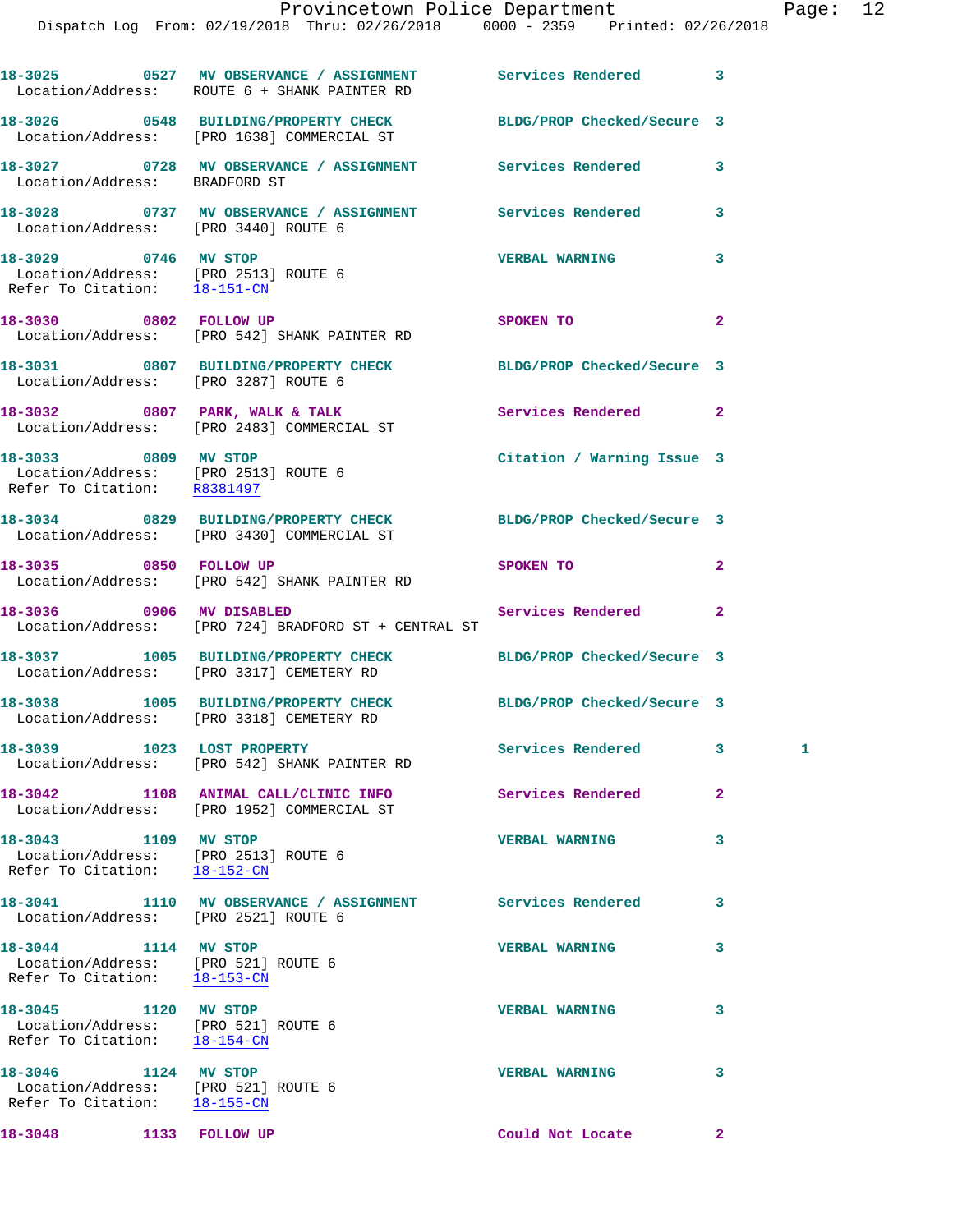|                                                                                                | Provincetown Police Department<br>Dispatch Log From: 02/19/2018 Thru: 02/26/2018 0000 - 2359 Printed: 02/26/2018 |                           |                |
|------------------------------------------------------------------------------------------------|------------------------------------------------------------------------------------------------------------------|---------------------------|----------------|
|                                                                                                | Location/Address: [PRO 1621] BRADFORD ST                                                                         |                           |                |
|                                                                                                | 18-3047 1137 BUILDING/PROPERTY CHECK Services Rendered<br>Location/Address: [PRO 3259] MACMILLAN WHARF           |                           | $\mathbf{3}$   |
|                                                                                                | 18-3049 1141 ANIMAL CALL/CLINIC INFO<br>Location/Address: [PRO 105] COMMERCIAL ST                                | Services Rendered         | $\overline{2}$ |
|                                                                                                | 18-3051 1150 ANIMAL CALL/CLINIC INFO<br>Location/Address: [PRO 3296] SHANK PAINTER RD                            | Services Rendered         | $\overline{2}$ |
|                                                                                                | 18-3050 1152 BUILDING/PROPERTY CHECK BLDG/PROP Checked/Secure 3<br>Location/Address: [PRO 447] JEROME SMITH RD   |                           |                |
| 18-3054 1156 MV STOP                                                                           | Location/Address: [PRO 542] SHANK PAINTER RD<br>Refer To Citation: $\frac{18-156-CN}{18-16C}$                    | <b>VERBAL WARNING</b>     | 3              |
|                                                                                                | 18-3052 1200 BUILDING/PROPERTY CHECK<br>Location/Address: [PRO 3163] WINTHROP ST                                 | Services Rendered         | $\mathbf{3}$   |
|                                                                                                | 18-3056 1212 MEDICAL EMERGENCY<br>Location/Address: [PRO 1543] COMMERCIAL ST                                     | Transported to Hospital   | 1              |
| Location/Address: [PRO 2103] SNOWS LN                                                          | 18-3058 1304 ASSIST DEPARTMENT / MUTUAL AID Services Rendered                                                    |                           | 3              |
|                                                                                                | 18-3059 1311 ASSIST CITIZEN<br>Location/Address: [PRO 442] HARRY KEMP WAY                                        | Could Not Locate          | 3              |
| 18-3060 1354 ANIMAL CALL                                                                       | Location/Address: [PRO 1256] STANDISH ST                                                                         | Services Rendered         | $\overline{2}$ |
| 18-3061 1358 ANIMAL CALL<br>Location/Address: COURT ST                                         |                                                                                                                  | Services Rendered         | $\mathbf{2}$   |
|                                                                                                | 18-3062 1403 MV OBSERVANCE / ASSIGNMENT Services Rendered<br>Location/Address: [PRO 447] JEROME SMITH RD         |                           | $\mathbf{3}$   |
| Location/Address: BRADFORD ST                                                                  | 18-3063 1410 MEDICAL EMERGENCY                                                                                   | Transported to Hospital 1 |                |
| 18-3064 1437 MV STOP<br>Location/Address: CONWELL ST + ROUTE 6<br>Refer To Citation: 18-157-CN |                                                                                                                  | <b>VERBAL WARNING</b>     | $\mathbf{3}$   |
| 18-3065 1450 911 - GENERAL                                                                     | Location/Address: [PRO 290] COMMERCIAL ST                                                                        | <b>Services Rendered</b>  | $\mathbf{1}$   |
|                                                                                                | 18-3066 1506 BUILDING/PROPERTY CHECK<br>Location/Address: [PRO 2483] COMMERCIAL ST                               | Services Rendered         | 3              |
|                                                                                                | 18-3067 1552 PARK, WALK & TALK<br>Location/Address: [PRO 105] COMMERCIAL ST                                      | Services Rendered         | $\mathbf{2}$   |
| 18-3068<br>Location/Address: [PRO 521] ROUTE 6                                                 | 1632 BUILDING/PROPERTY CHECK                                                                                     | Services Rendered         | 3              |
|                                                                                                | 18-3069 1632 MEDICAL EMERGENCY<br>Location/Address: [PRO 440] HARRY KEMP WAY                                     | Transported to Hospital   | 1              |
| 18-3070                                                                                        | 1639 BUILDING/PROPERTY CHECK<br>Location/Address: [PRO 519] RACE POINT RD                                        | Services Rendered         | 3              |
|                                                                                                | 18-3072 1805 BUILDING/PROPERTY CHECK<br>Location/Address: [PRO 3430] COMMERCIAL ST                               | Services Rendered         | 3              |
| 18-3073<br>Location/Address: SHANK PAINTER RD                                                  | 1814 MV OBSERVANCE / ASSIGNMENT                                                                                  | No Action Required        | 3              |
| 18-3074                                                                                        | 1907 MV OBSERVANCE / ASSIGNMENT                                                                                  | Services Rendered         | 3              |

Page: 13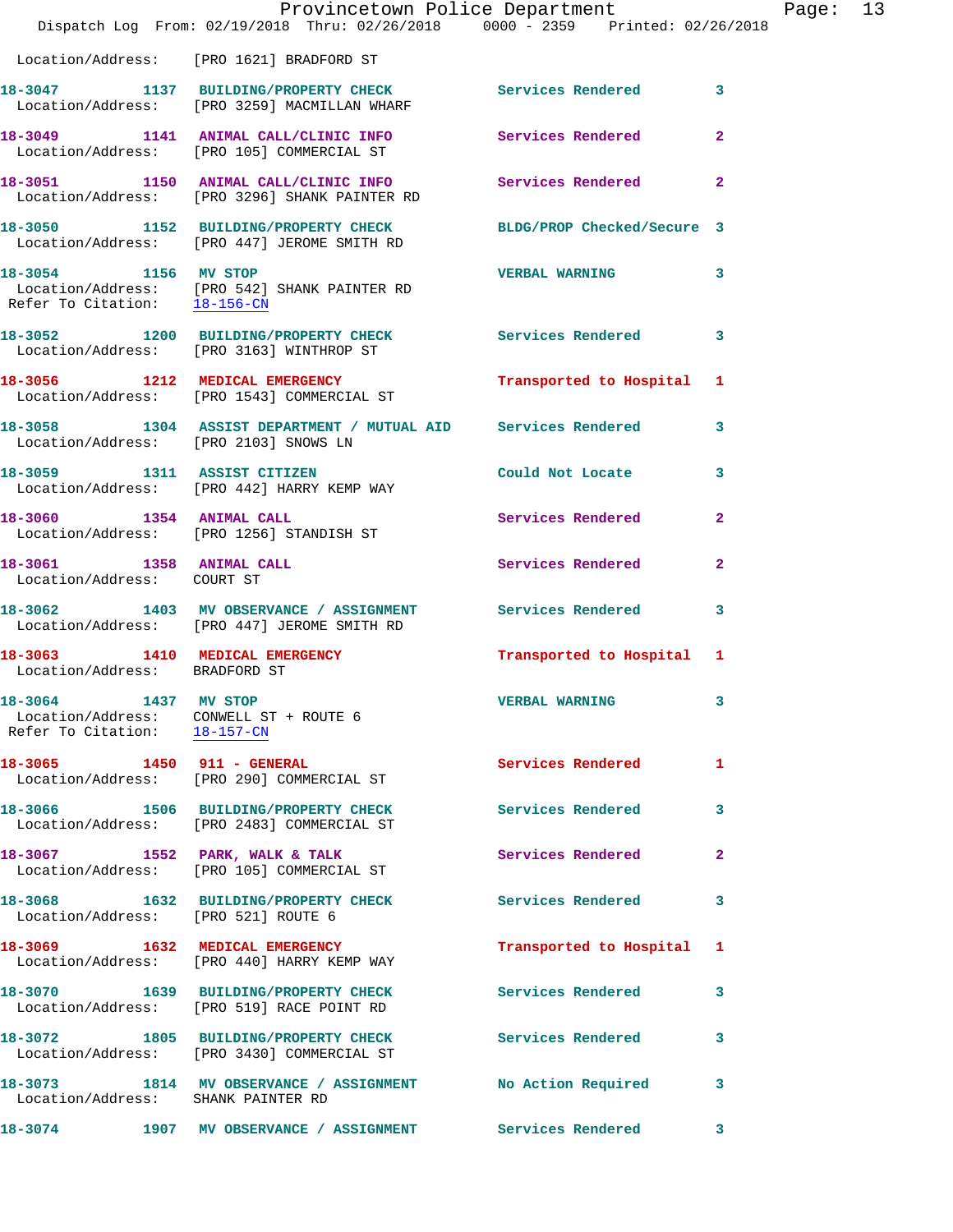|                                                                                             |                                                                                                              | Provincetown Police Department<br>Dispatch Log From: 02/19/2018 Thru: 02/26/2018 0000 - 2359 Printed: 02/26/2018 | Page: 14     |  |
|---------------------------------------------------------------------------------------------|--------------------------------------------------------------------------------------------------------------|------------------------------------------------------------------------------------------------------------------|--------------|--|
|                                                                                             | Location/Address: ROUTE 6 + SHANK PAINTER RD                                                                 |                                                                                                                  |              |  |
|                                                                                             | 18-3075 2032 MV DISABLED<br>Location/Address: [PRO 2521] ROUTE 6                                             | Services Rendered 2                                                                                              | $\mathbf{1}$ |  |
|                                                                                             | 18-3076 2050 SERVE SUMMONS<br>Location/Address: [PRO 1621] BRADFORD ST                                       | Could Not Locate 3                                                                                               |              |  |
|                                                                                             | 18-3077 2106 MV COMPLAINT<br>Location/Address: [PRO 399] COMMERCIAL ST                                       | Services Rendered 2                                                                                              |              |  |
|                                                                                             | 18-3079 2336 MV OBSERVANCE / ASSIGNMENT Services Rendered 3<br>Location/Address: [PRO 2513] ROUTE 6          |                                                                                                                  |              |  |
|                                                                                             | 18-3080 2358 BUILDING/PROPERTY CHECK BLDG/PROP Checked/Secure 3<br>Location/Address: [PRO 175] COMMERCIAL ST |                                                                                                                  |              |  |
| For Date: $02/24/2018$ - Saturday                                                           |                                                                                                              |                                                                                                                  |              |  |
|                                                                                             | 18-3081 0019 BUILDING/PROPERTY CHECK BLDG/PROP Checked/Secure 3<br>Location/Address: [PRO 519] RACE POINT RD |                                                                                                                  |              |  |
|                                                                                             | 18-3082 0026 BUILDING/PROPERTY CHECK Services Rendered 3<br>Location/Address: [PRO 530] SHANK PAINTER RD     |                                                                                                                  |              |  |
| Location/Address: ROUTE 6 + SNAIL RD                                                        | 18-3083 0029 MV OBSERVANCE / ASSIGNMENT Services Rendered 3                                                  |                                                                                                                  |              |  |
| 18-3084 0042 MV STOP<br>Location/Address: [PRO 2513] ROUTE 6<br>Refer To Citation: R7274495 |                                                                                                              | Arrest(s) Made 3                                                                                                 |              |  |
| Refer To Arrest: 18-9-AR                                                                    |                                                                                                              |                                                                                                                  |              |  |
|                                                                                             | 18-3085 0444 BUILDING/PROPERTY CHECK Services Rendered<br>Location/Address: [PRO 444] HIGH POLE HILL         | $\mathbf{3}$                                                                                                     |              |  |
| Location/Address: [PRO 521] ROUTE 6                                                         | 18-3086 0455 BUILDING/PROPERTY CHECK Services Rendered                                                       | $\mathbf{3}$                                                                                                     |              |  |
| Location/Address: [PRO 2521] ROUTE 6                                                        |                                                                                                              | $\mathbf{3}$                                                                                                     |              |  |
|                                                                                             | 18-3088 0614 MV OBSERVANCE / ASSIGNMENT Services Rendered 3<br>Location/Address: [PRO 2518] ROUTE 6          |                                                                                                                  |              |  |
|                                                                                             | 18-3089 0722 GENERAL INFO<br>Location/Address: [PRO 1190] COMMERCIAL ST                                      | Services Rendered 3                                                                                              |              |  |
| 18-3090 0740 FOLLOW UP                                                                      | Location/Address: [PRO 542] SHANK PAINTER RD                                                                 | Services Rendered 2                                                                                              |              |  |
|                                                                                             | 18-3091 0759 MV OBSERVANCE / ASSIGNMENT Services Rendered 3<br>Location/Address: COMMERCIAL ST + SNAIL RD    |                                                                                                                  |              |  |
| 18-3092 0808 ANIMAL CALL                                                                    | Location/Address: [PRO 2667] CAPTAIN BERTIES WAY                                                             | Services Rendered 2                                                                                              |              |  |
|                                                                                             | 18-3093 0835 SERVICE CALL - POLICE Services Rendered 3<br>Location/Address: [PRO 3296] SHANK PAINTER RD      |                                                                                                                  |              |  |
|                                                                                             | 18-3094 0847 LARCENY / FORGERY / FRAUD SPOKEN TO<br>Location/Address: [PRO 2024] BAYBERRY AVE                | $\mathbf{2}$                                                                                                     |              |  |
| Location/Address: COMMERCIAL ST                                                             | 18-3095 0923 PARK, WALK & TALK 3 Services Rendered                                                           | $\mathbf{2}$                                                                                                     |              |  |
|                                                                                             | 18-3097 0947 PARK, WALK & TALK<br>Location/Address: [PRO 537] SHANK PAINTER RD                               | Services Rendered 2                                                                                              |              |  |
|                                                                                             | 18-3098 1035 BUILDING/PROPERTY CHECK Services Rendered                                                       | $\mathbf{3}$                                                                                                     |              |  |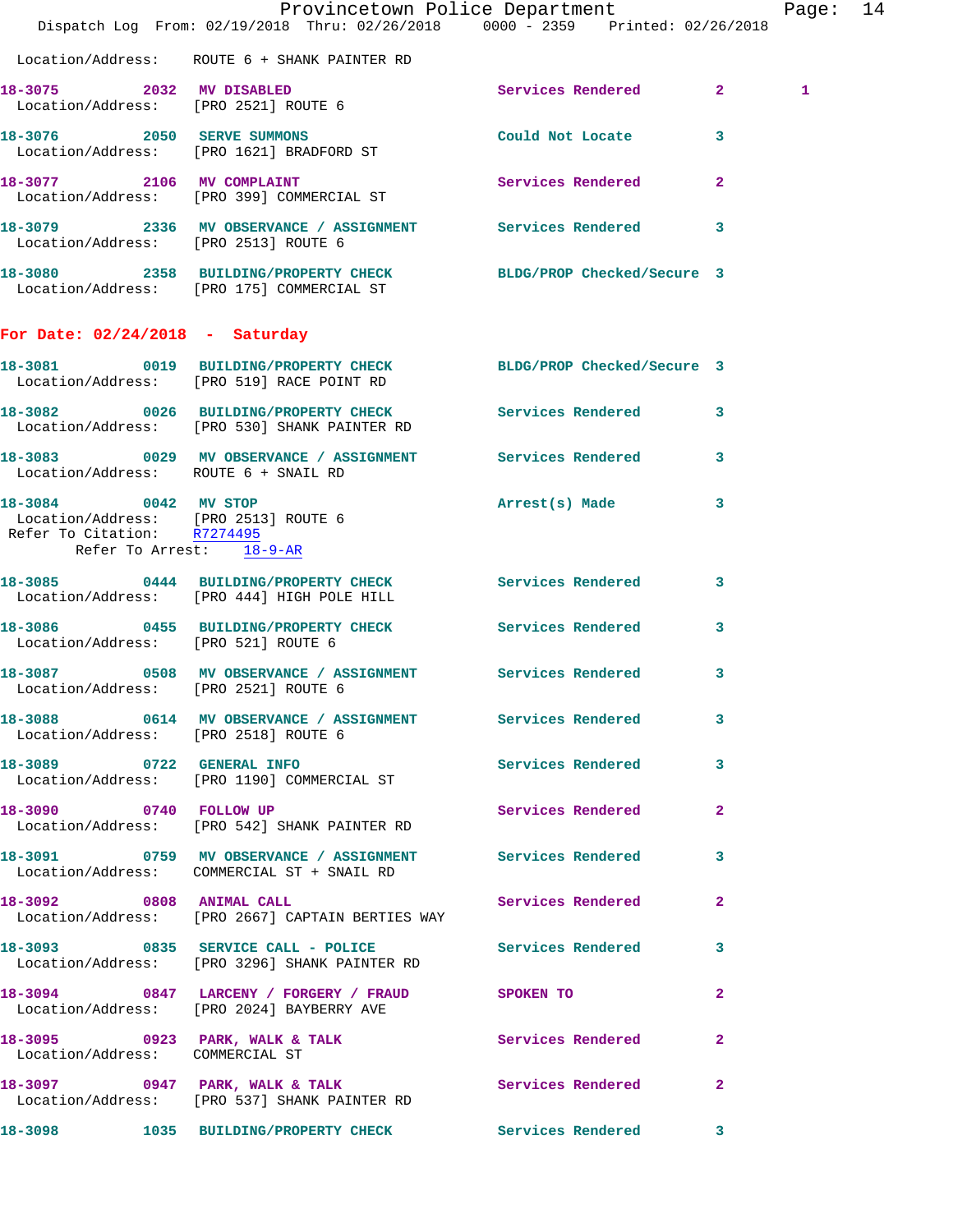|                                                             | Provincetown Police Department<br>Dispatch Log From: 02/19/2018 Thru: 02/26/2018 0000 - 2359 Printed: 02/26/2018 |                        |                | Page: $15$ |  |
|-------------------------------------------------------------|------------------------------------------------------------------------------------------------------------------|------------------------|----------------|------------|--|
|                                                             | Location/Address: [PRO 2898] JEROME SMITH RD                                                                     |                        |                |            |  |
|                                                             | 18-3099 1045 BUILDING/PROPERTY CHECK Services Rendered 3<br>Location/Address: [PRO 3259] MACMILLAN WHARF         |                        |                |            |  |
| Location/Address: [PRO 3287] ROUTE 6                        | 18-3101 1151 PARK, WALK & TALK 1997 Services Rendered                                                            |                        | $\mathbf{2}$   |            |  |
| Location/Address: [PRO 2521] ROUTE 6                        | 18-3100 1156 MV OBSERVANCE / ASSIGNMENT Services Rendered                                                        |                        | 3              |            |  |
|                                                             | 18-3102 1248 BUILDING/PROPERTY CHECK Services Rendered<br>Location/Address: [PRO 521] ROUTE 6                    |                        | 3              |            |  |
|                                                             | 18-3103 1255 PARK, WALK & TALK 1988 Services Rendered<br>Location/Address: [PRO 3004] BRADFORD ST                |                        | $\overline{2}$ |            |  |
|                                                             | 18-3104 1319 HAZARDS<br>Location/Address: CEMETERY RD + STANDISH ST                                              | Services Rendered      | $\mathbf{2}$   |            |  |
|                                                             | 18-3105 1324 ANIMAL CALL<br>Location/Address: [PRO 39] BAYBERRY AVE                                              | Services Rendered      | $\overline{2}$ |            |  |
| 18-3107 1342 MV STOP<br>Refer To Citation: 18-158-CN        | Location/Address: BRADFORD ST EXT + W VINE ST                                                                    | <b>VERBAL WARNING</b>  | 3              |            |  |
|                                                             | 18-3106 1347 BUILDING/PROPERTY CHECK Services Rendered<br>Location/Address: [PRO 3163] WINTHROP ST               |                        | 3              |            |  |
|                                                             | 18-3108 1413 BUILDING/PROPERTY CHECK Services Rendered<br>Location/Address: [PRO 2540] RACE POINT RD             |                        | 3              |            |  |
| 18-3109 1459 ANIMAL CALL<br>Location/Address: COMMERCIAL ST |                                                                                                                  | Services Rendered      | $\mathbf{2}$   |            |  |
|                                                             | 18-3110 2044 ASSIST CITIZEN<br>Location/Address: [PRO 399] COMMERCIAL ST                                         | <b>GONE ON ARRIVAL</b> | 3              |            |  |
| For Date: $02/25/2018$ - Sunday                             |                                                                                                                  |                        |                |            |  |
|                                                             | 18-3111 0024 MV HIT & RUN<br>Vicinity of: [PRO 1759] COMMERCIAL ST                                               | Services Rendered      | - 2            |            |  |
| 18-3112 0128 DISORDERLY                                     | Location/Address: [PRO 3671] COMMERCIAL ST                                                                       | <b>GONE ON ARRIVAL</b> | 1.             |            |  |
|                                                             | 18-3113 0714 BUILDING/PROPERTY CHECK Services Rendered<br>Location/Address: [PRO 3430] COMMERCIAL ST             |                        | 3              |            |  |
|                                                             | 18-3114 0731 BUILDING/PROPERTY CHECK Services Rendered<br>Location/Address: [PRO 526] RYDER ST EXT               |                        | 3              |            |  |
|                                                             | 18-3115 0732 BUILDING/PROPERTY CHECK Services Rendered<br>Location/Address: [PRO 3259] MACMILLAN WHARF           |                        | 3              |            |  |
|                                                             | 18-3116 		 0739 BUILDING/PROPERTY CHECK 		 Services Rendered<br>Location/Address: [PRO 2483] COMMERCIAL ST       |                        | 3              |            |  |
|                                                             | 18-3117 0742 BUILDING/PROPERTY CHECK Services Rendered<br>Location/Address: [PRO 106] COMMERCIAL ST              |                        | 3              |            |  |
|                                                             | 18-3118 0809 BUILDING/PROPERTY CHECK Services Rendered<br>Location/Address: [PRO 525] COMMERCIAL ST              |                        | 3              |            |  |
| Location/Address: [PRO 2] ALDEN ST                          | 18-3119 0810 PARKING COMPLAINT Services Rendered                                                                 |                        | 3              |            |  |
| 18-3120                                                     | 0820 MV OBSERVANCE / ASSIGNMENT Services Rendered                                                                |                        | 3              |            |  |

Location/Address: STANDISH ST + BRADFORD ST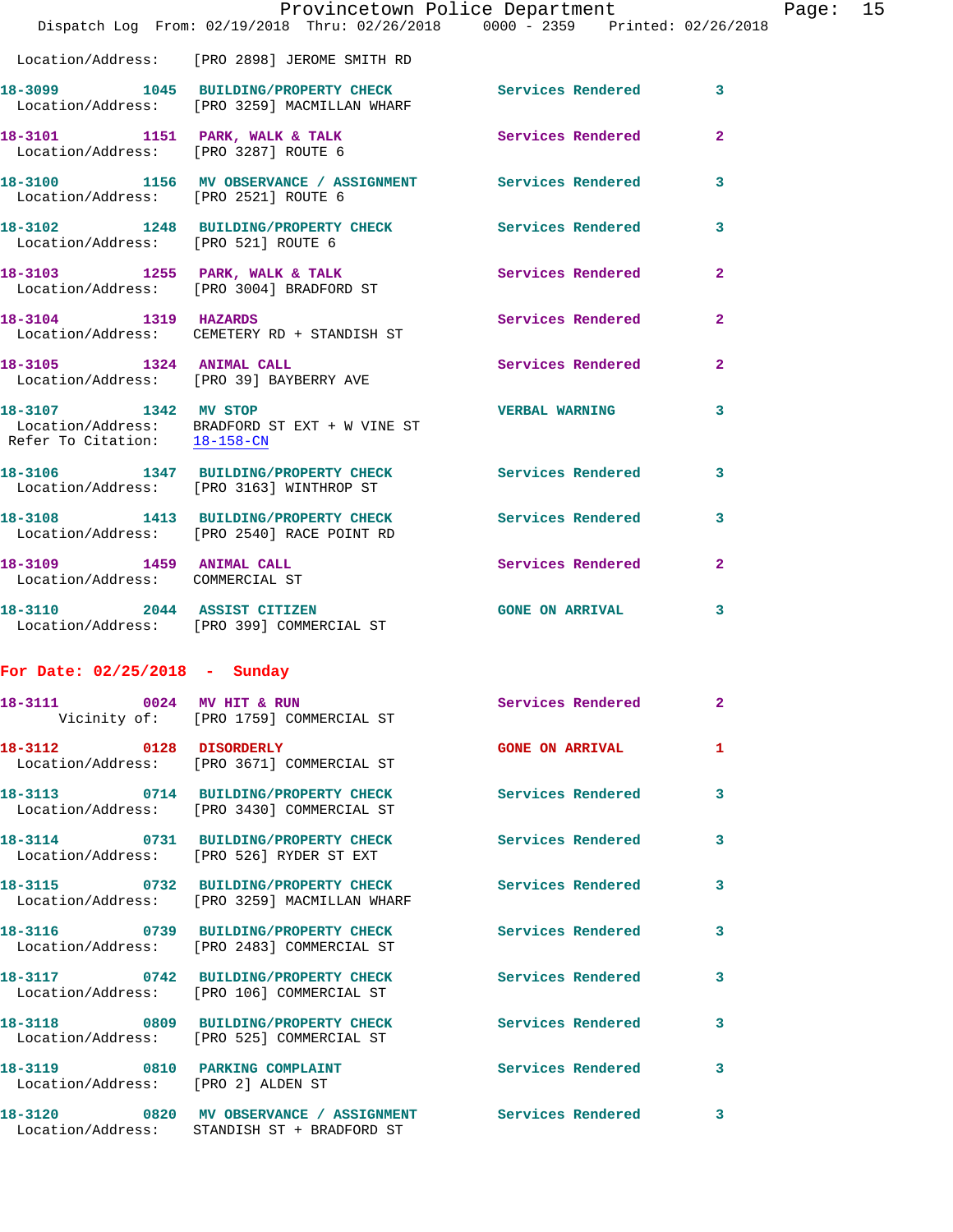|                                                         | 18-3121 0842 BUILDING/PROPERTY CHECK BLDG/PROP Checked/Secure 3<br>Location/Address: [PRO 2206] PILGRIMS LANDING |                                      |              |
|---------------------------------------------------------|------------------------------------------------------------------------------------------------------------------|--------------------------------------|--------------|
| Location/Address: [PRO 3440] ROUTE 6                    | 18-3122 0855 MV OBSERVANCE / ASSIGNMENT Services Rendered                                                        |                                      | 3            |
|                                                         | 18-3123 0920 MV OBSERVANCE / ASSIGNMENT<br>Location/Address: [PRO 4041] BRADFORD ST                              | Services Rendered                    | 3            |
|                                                         | 18-3124 0932 MV OBSERVANCE / ASSIGNMENT<br>Location/Address: [PRO 2197] SHANK PAINTER RD                         | <b>Services Rendered</b>             | 3            |
| 18-3126 1003 ALARM - GENERAL                            | Location/Address: [PRO 2037] COMMERCIAL ST                                                                       | False Alarm                          | 1            |
|                                                         | 18-3127 1238 MV OBSERVANCE / ASSIGNMENT<br>Location/Address: [PRO 1784] SHANK PAINTER RD                         | Services Rendered                    | 3            |
| 18-3128 1257 LOST PROPERTY                              | Location/Address: [PRO 542] SHANK PAINTER RD                                                                     | Services Rendered                    | 3            |
|                                                         | 18-3129 1339 BUILDING/PROPERTY CHECK<br>Location/Address: [PRO 519] RACE POINT RD                                | <b>Services Rendered</b>             | 3            |
|                                                         | 18-3130 1632 BUILDING/PROPERTY CHECK<br>Location/Address: [PRO 3259] MACMILLAN WHARF                             | Services Rendered                    | 3            |
| 18-3131 1635 ASSAULT<br>Location/Address: COMMERCIAL ST | Refer To Arrest: 17-358-AR                                                                                       | Services Rendered                    | $\mathbf{1}$ |
|                                                         | 18-3132 1650 BUILDING/PROPERTY CHECK<br>Location/Address: [PRO 447] JEROME SMITH RD                              | BLDG/PROP Checked/Secure 3           |              |
| 18-3133 1713 FOLLOW UP                                  | Location/Address: [PRO 399] COMMERCIAL ST                                                                        | Services Rendered                    | $\mathbf{2}$ |
|                                                         | 18-3134 1836 MV OBSERVANCE / ASSIGNMENT<br>Location/Address: SHANK PAINTER RD + BROWNE ST                        | No Action Required                   | 3            |
| 1922 FOLLOW UP<br>18–3136                               | Location/Address: [PRO 711] BRADFORD ST                                                                          | SPOKEN TO                            | $\mathbf{2}$ |
| 18-3137                                                 | 1932 B & E / BURGLARY<br>Location/Address: [PRO 3634] COMMERCIAL ST                                              | SPOKEN TO                            | 2            |
|                                                         | 18-3135 1936 BUILDING/PROPERTY CHECK<br>Location/Address: [PRO 444] HIGH POLE HILL                               | BLDG/PROP Checked/Secure 3           |              |
| Location/Address: [PRO 658] MOZART AVE                  | 18-3138 1948 SUSPICIOUS ACTIVITY                                                                                 | Referred to Other Agency 2           |              |
| 18-3139 1952 MEDICAL EMERGENCY                          | Location/Address: [PRO 2520] PRINCE ST                                                                           | Transported to Hospital 1            |              |
|                                                         | 18-3142 2353 BUILDING/PROPERTY CHECK<br>Location/Address: [PRO 3259] MACMILLAN WHARF                             | <b>Services Rendered</b>             | 3            |
| For Date: $02/26/2018$ - Monday                         |                                                                                                                  |                                      |              |
|                                                         | 18-3143 0006 BUILDING/PROPERTY CHECK<br>Location/Address: [PRO 530] SHANK PAINTER RD                             | BLDG/PROP Checked/Secure 3           |              |
| 18-3144                                                 | 0028 MV OBSERVANCE / ASSIGNMENT<br>Location/Address: BRADFORD ST + RYDER ST                                      | <b>Services Rendered</b><br>$\sim$ 3 |              |

**18-3145 0057 MV OBSERVANCE / ASSIGNMENT Services Rendered 3**  Location/Address: JEROME SMITH RD + SHANK PAINTER RD